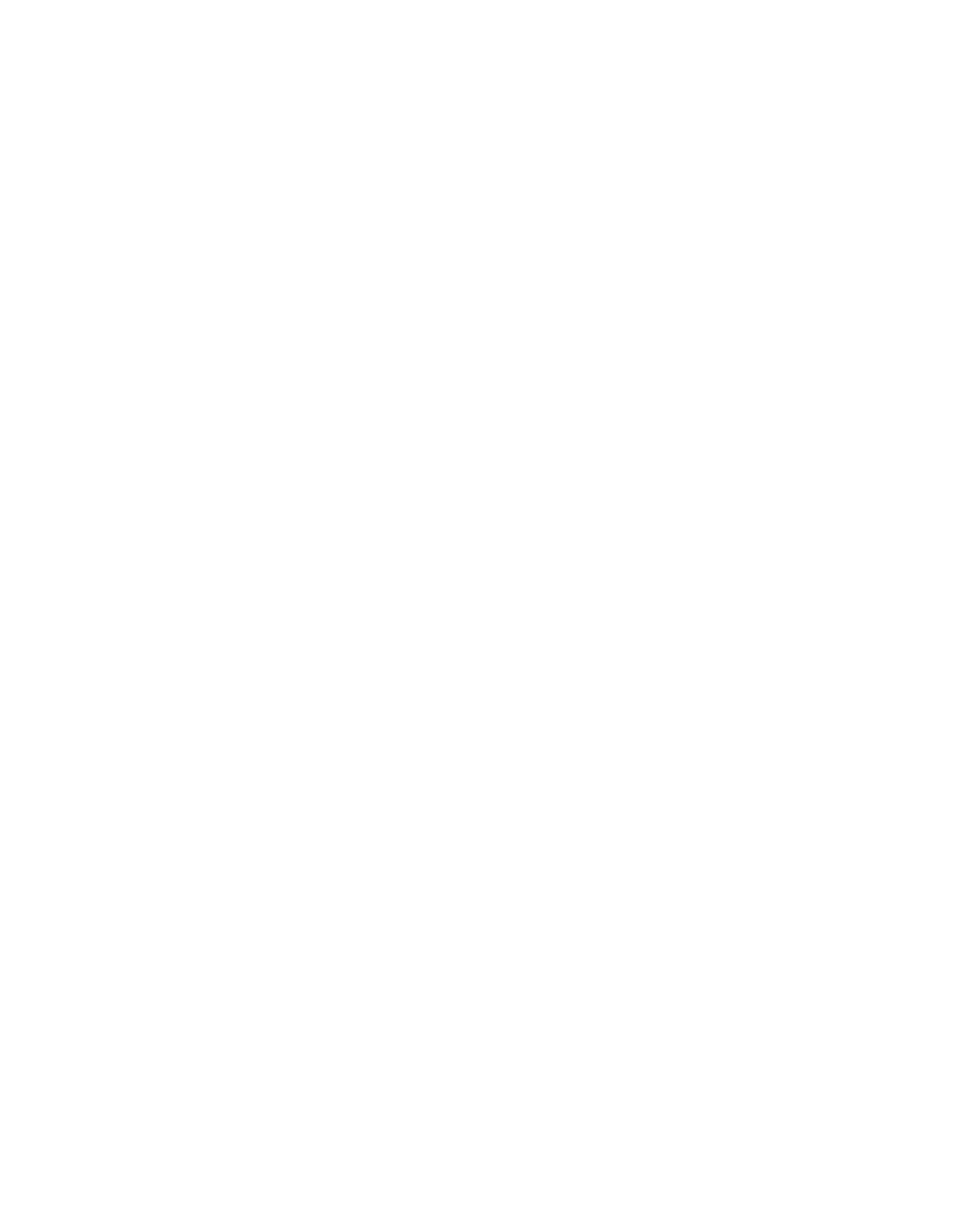# **Visual Arts Standards of Learning**

**for Virginia Public Schools**

### **Adopted in June 2013 by the Board of Education**

David M. Foster, President Betsy D. Beamer, Vice President Diane T. Atkinson Oktay Baysel Christian N. Braunlich Billy K. Cannaday, Jr. Darla D. Mack-Edwards Winsome E. Sears Joan E. Wodiska

### **Superintendent of Public Instruction**

Patricia I. Wright

### **Commonwealth of Virginia**

Board of Education Post Office Box 2120 Richmond, VA 23218-2120

© 2013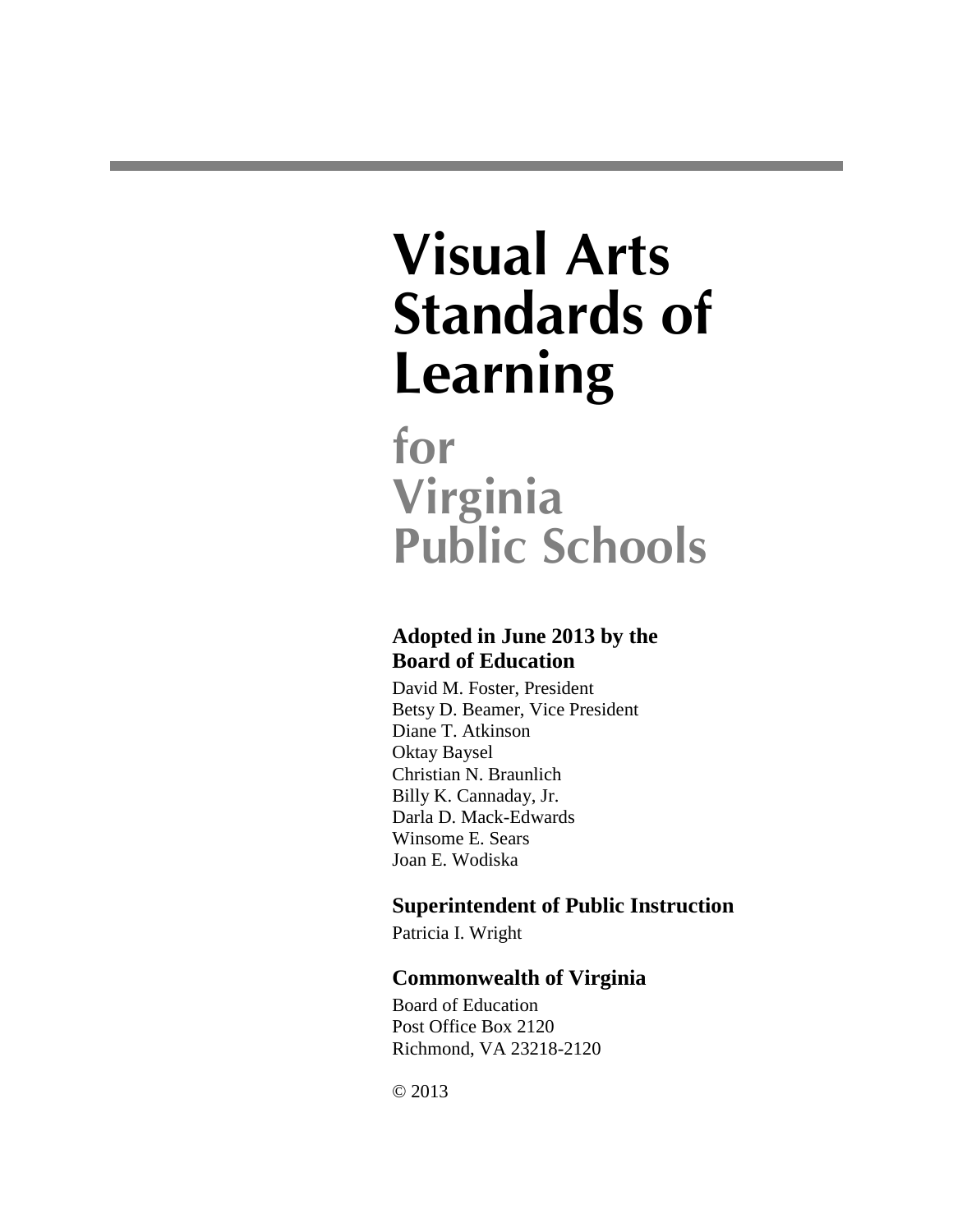Copyright © 2013 by the Virginia Department of Education P.O. Box 2120 Richmond, Virginia 23218-2120 [www.doe.virginia.gov](http://www.doe.virginia.gov/)

All rights reserved. Reproduction of these materials for instructional purposes in public school classrooms in Virginia is permitted.

**Superintendent of Public Instruction**

Patricia I. Wright

**Assistant Superintendent for Instruction** Linda M. Wallinger

### **Office of Humanities and Early Childhood**

Christine A. Harris, Director Cheryle C. Gardner, Principal Specialist of Fine Arts

#### **Edited, designed, and produced by the CTE Resource Center**

Margaret L. Watson, Administrative Coordinator Bruce B. Stevens, Writer/Editor Richmond Business and Medical Center Phone: 804-673-3778 2002 Bremo Road, Lower Level Fax: 804-673-3798 Richmond, Virginia 23226 Web site: [www.cteresource.org](http://www.cteresource.org/)

The CTE Resource Center is a Virginia Department of Education grant project administered by Henrico County Public Schools.

#### **NOTICE**

The Virginia Department of Education does not discriminate in its programs and activities on the basis of race, sex, color, national origin, religion, age, political affiliation, veteran status, or against otherwise qualified persons with disabilities and provides equal access to the Boy Scouts and other designated youth groups.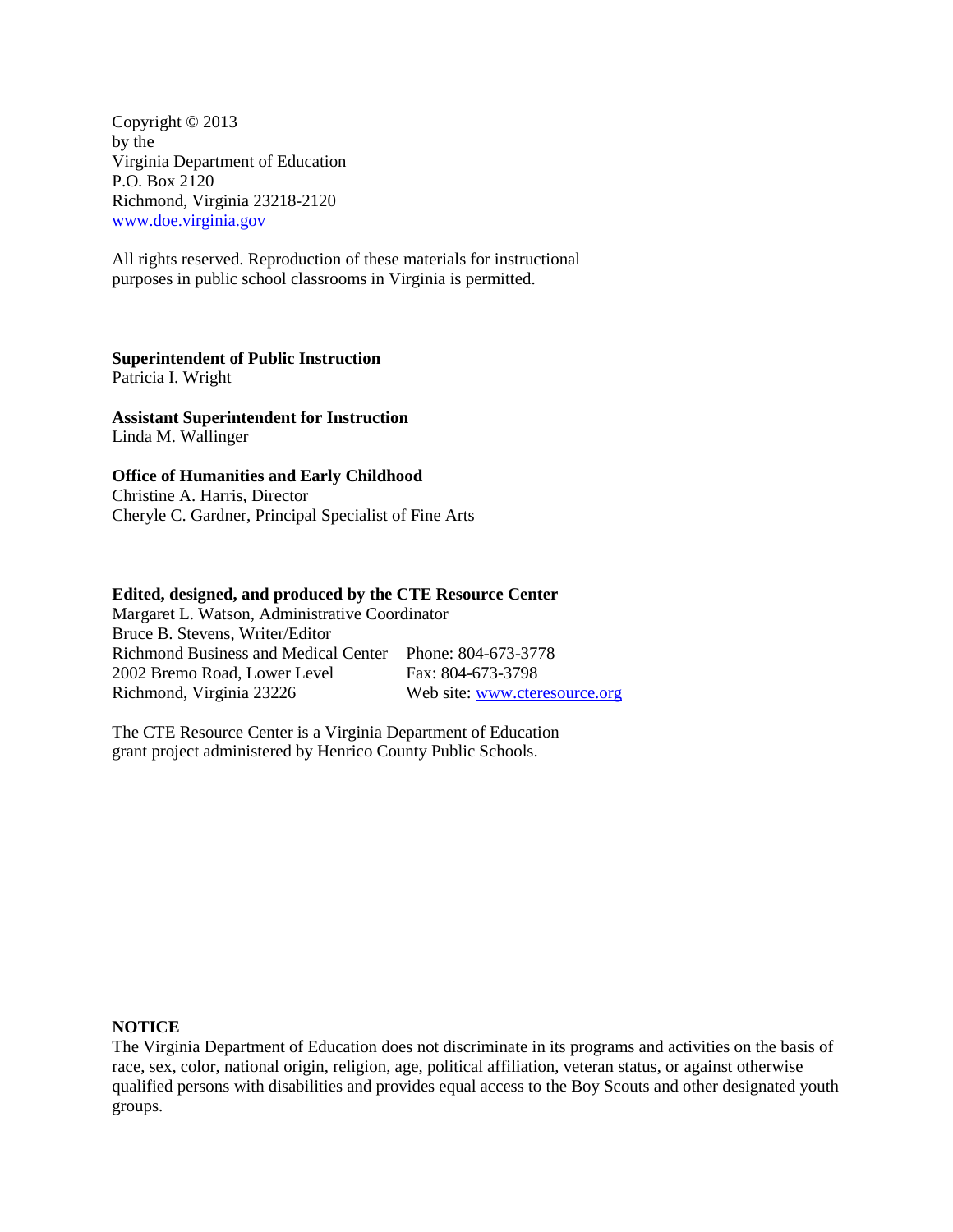# **Table of Contents**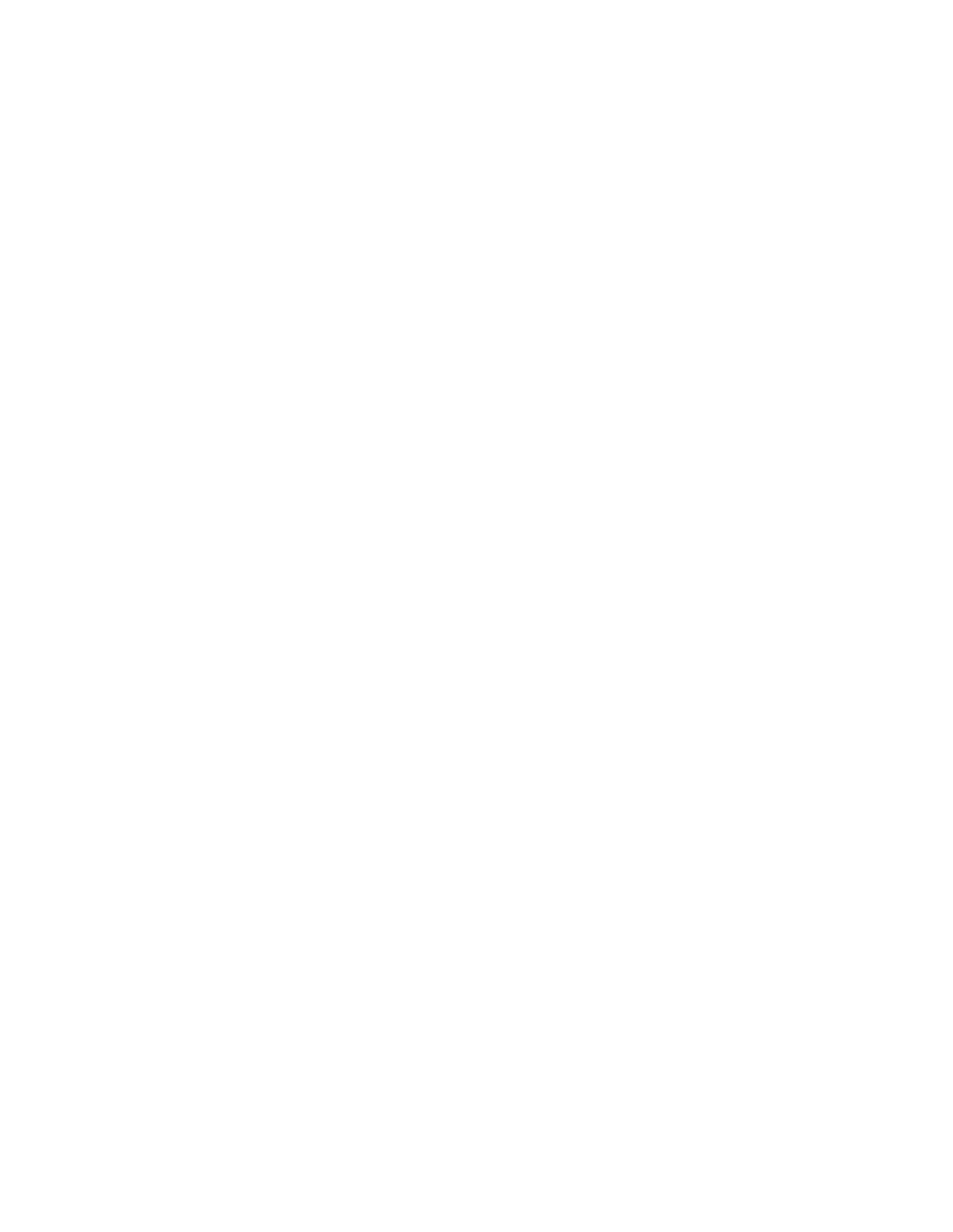# **Foreword**

The Fine Arts Standards of Learning in this publication represent a major development in public education in Virginia. Adopted in June 2013 by the Virginia Board of Education, these standards emphasize the importance of instruction in the fine arts—dance arts, music, theatre arts, and visual arts and, therefore, are an important part of Virginia's efforts to provide challenging educational programs in the public schools. Knowledge and skills that students acquire through fine arts instruction include the abilities to think critically, solve problems resourcefully, make informed judgments, work cooperatively within groups, appreciate different cultures, exercise imagination, and be creative.

The Fine Arts Standards of Learning were developed through the efforts of classroom teachers, curriculum specialists, administrators, college faculty, professional artists, fine arts organization representatives, and museum personnel. These persons assisted the Department of Education in developing and reviewing the draft documents. Opportunities for citizens to make comments with respect to the standards documents were provided through public hearings that were held at several sites across the state.

The Fine Arts Standards of Learning are available online for teachers to use in developing curricula and lesson plans to support the standards. The standards state the minimum requirements in the fine arts, setting reasonable targets and expectations for what teachers need to teach and students need to learn. The standards set clear, concise, measurable, and rigorous expectations for young people. Schools are encouraged to go beyond the prescribed standards to enrich the curriculum to meet the needs of all students.

A major objective of Virginia's educational agenda is to provide the citizens of the commonwealth with a program of public education that is among the best in the nation and that meets the needs of all young people in the commonwealth. These Fine Arts Standards of Learning support the achievement of that objective.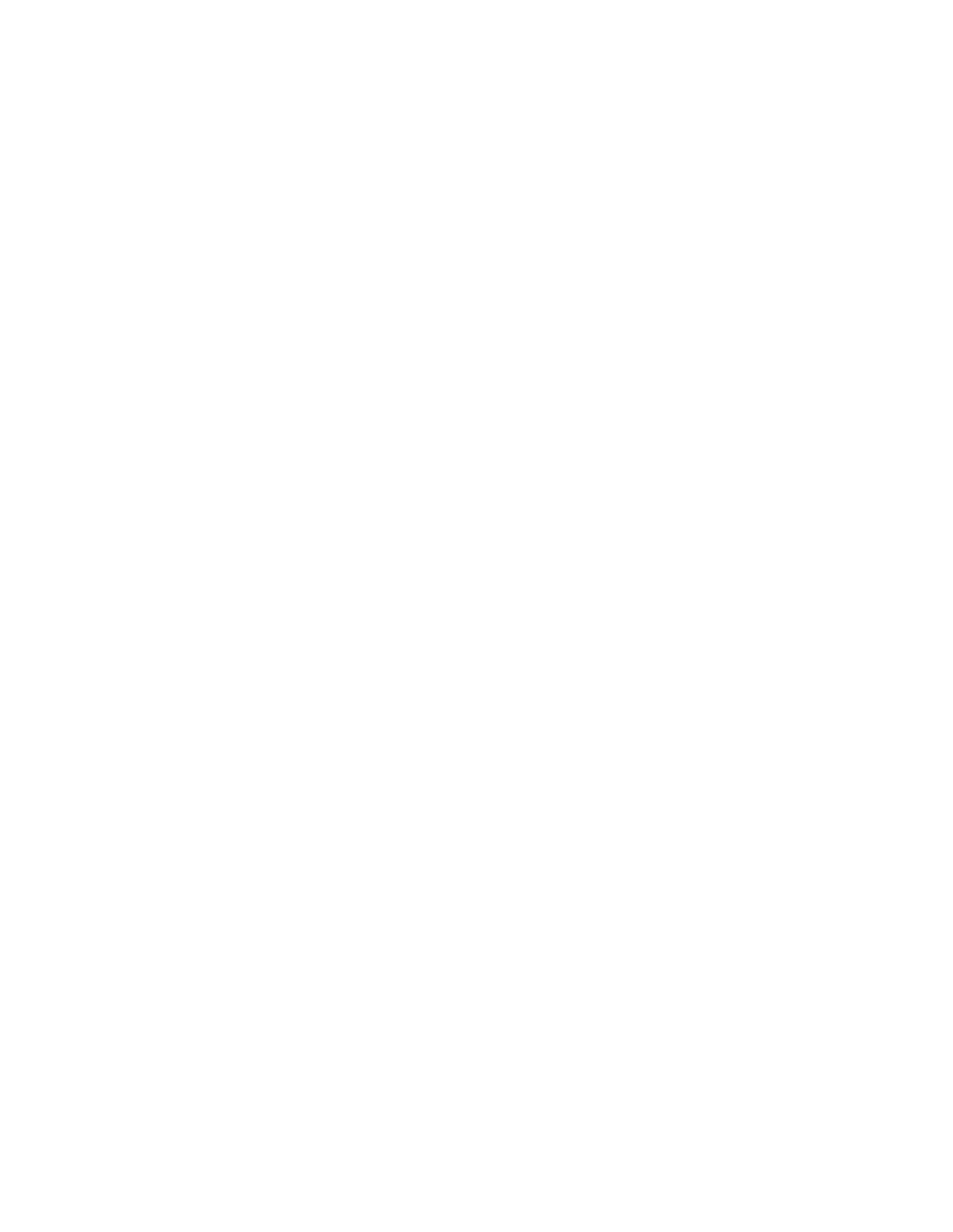# **Introduction**

The Visual Arts Standards of Learning identify the essential knowledge and skills required in the visual arts curriculum for each grade level or course in Virginia's public schools. The standards outline the minimum criteria for a sequential course of study within a comprehensive visual arts education program. The standards are designed to be cumulative, progressing in complexity by grade level from kindergarten through the sequence of high school courses.

Throughout visual arts education, course content is organized into four specific content strands or topics: Visual Communication and Production; Art History and Cultural Context; Analysis, Evaluation, and Critique; and Aesthetics. Although the strands are presented separately for organizational purposes, in practice they are integrated throughout visual arts instruction, regardless of the particular learning experience. Through the mastery of visual arts concepts and acquisition of visual arts skills, the goals for visual arts education are realized. A comprehensive visual arts program provides students with multiple means of expression as well as analytical skills to evaluate information that is conveyed through images and symbols. Through participation in the visual arts, students develop critical-thinking skills and draw upon core academic areas to solve problems of creation, design, and execution. They develop individual expression and the ability to work collaboratively to achieve common artistic goals, while preparing for a lifetime of engagement with the arts.

The standards are intended neither to encompass the entire curriculum for a given grade level or course nor to prescribe how the content should be taught. Teachers are encouraged to go beyond the standards and select instructional strategies and assessment methods appropriate for their students. Teachers are expected to consistently model appropriate use of copyrighted and royalty-protected materials.

### **Goals**

The content of the Visual Arts Standards of Learning is intended to support the following goals for students:

- Acquire the technical and artistic knowledge and skills necessary for creative, expressive, and artistic production.
- Select and use art media, subject matter, and symbols for expression and communication.
- Solve visual arts problems with originality, flexibility, fluency, and imagination.
- Develop understanding of the relationship of the visual arts to history, culture, and other fields of knowledge.
- Use materials, methods, information, and technology in a safe and healthy manner.  $\bullet$
- Demonstrate understanding of the elements of art (color, form, line, shape, space, texture, value) and the principles of design (balance, contrast, emphasis, movement, pattern, proportion, rhythm, unity, variety) and the ways they are used in artistic production.
- Interpret, reflect on, and evaluate the characteristics, purposes, and merits of personal work and the  $\bullet$ work of others.
- Identify, analyze, and apply criteria for making visual aesthetic judgments of personal work and the work of others.
- Develop aesthetic awareness and a personal philosophy regarding the nature of, meanings in, and values in the visual arts.
- Develop understanding and appreciation of the roles, opportunities, and careers in the visual arts and related areas.
- Develop ethical practices, to include following copyright and royalty requirements when exhibiting art, producing art, or using the works of others.
- Nurture a lifelong appreciation for visual arts as an integral component of an educated, cultured society.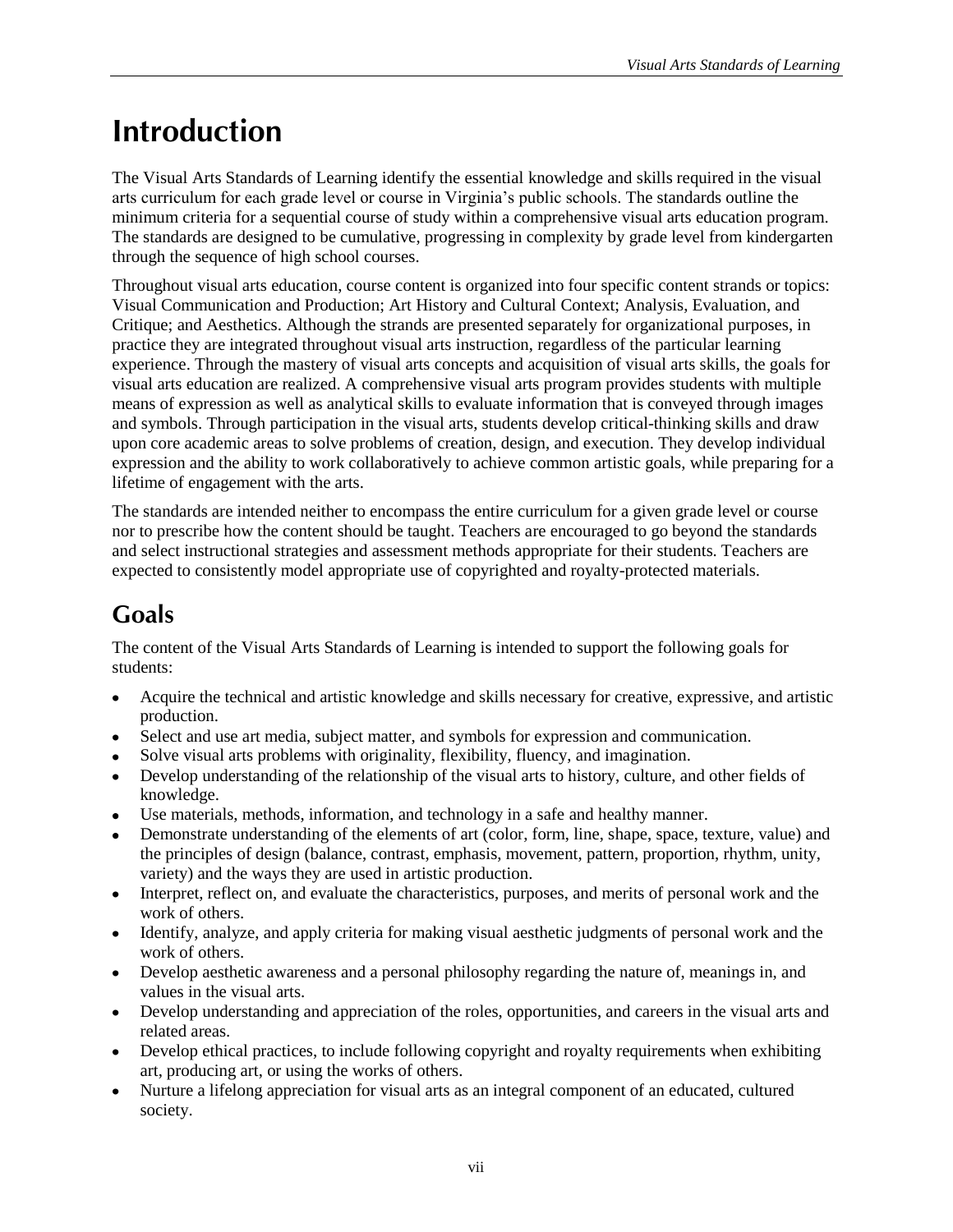### **Strands**

### **Visual Communication and Production**

Students will use the art-making process to develop and communicate ideas, images, and themes in works of art. They will develop fluency in visual communication, as well as verbal and written communication, using art vocabulary and concepts. Through art production, students will express meaning and values in two-dimensional and three-dimensional art forms and gain respect for their own work and the work of others. Students will demonstrate safe and ethical practices when using art materials, tools, techniques, and processes.

### **Art History and Cultural Context**

By investigating works of art from different times and places, students will develop an understanding that art and culture shape and reflect each other. Through the study of works of art and the people who created them, students will understand the role of visual arts in communicating diverse cultural beliefs and ideas.

### **Analysis, Evaluation, and Critique**

Students will examine works of art and make informed judgments about them based on established visual arts criteria. Through the understanding of visual arts concepts and processes, students will be able to use a variety of strategies to analyze the visual qualities and interpret the meanings of works of art. They will also employ critical evaluation skills in creating and exhibiting their works of art.

### **Aesthetics**

Students will analyze and reflect on their personal responses to the expressive and communicative qualities of works of art. They will understand that their personal backgrounds, knowledge, and experiences influence their perceptions of works of art. Through the examination of issues related to the visual arts, students will draw conclusions and reflect on the nature, meaning, and value of art, based on their dual roles as creators and viewers of art. They will learn to recognize the difference between personal opinion and informed judgment when reflecting on, discussing, and responding to visual imagery.

### **Safety**

Safety must be given the highest priority in implementing the visual arts instructional program. Students must understand the rationale for safe practices and guidelines and must demonstrate appropriate classroom safety techniques, including the safe use of materials, equipment, tools, and art spaces while working individually and in groups. Teachers are responsible for ensuring that students know why some materials and practices are unsafe.

Correct and safe techniques, as well as the wise selection of resources, materials, and equipment appropriate for the students' age levels, must be carefully considered with regard to the safety precautions needed for every instructional activity. Safe visual arts classrooms require thorough planning, careful managing, and constant monitoring during art-making activities. Class enrollment should not exceed the designated capacity of the room.

Prior to using hazardous art materials in an instructional activity, teachers must be knowledgeable about their properties, use, storage, and proper disposal. Art materials containing toxic substances that can cause acute or chronic health effects are prohibited from use with students in pre-kindergarten through grade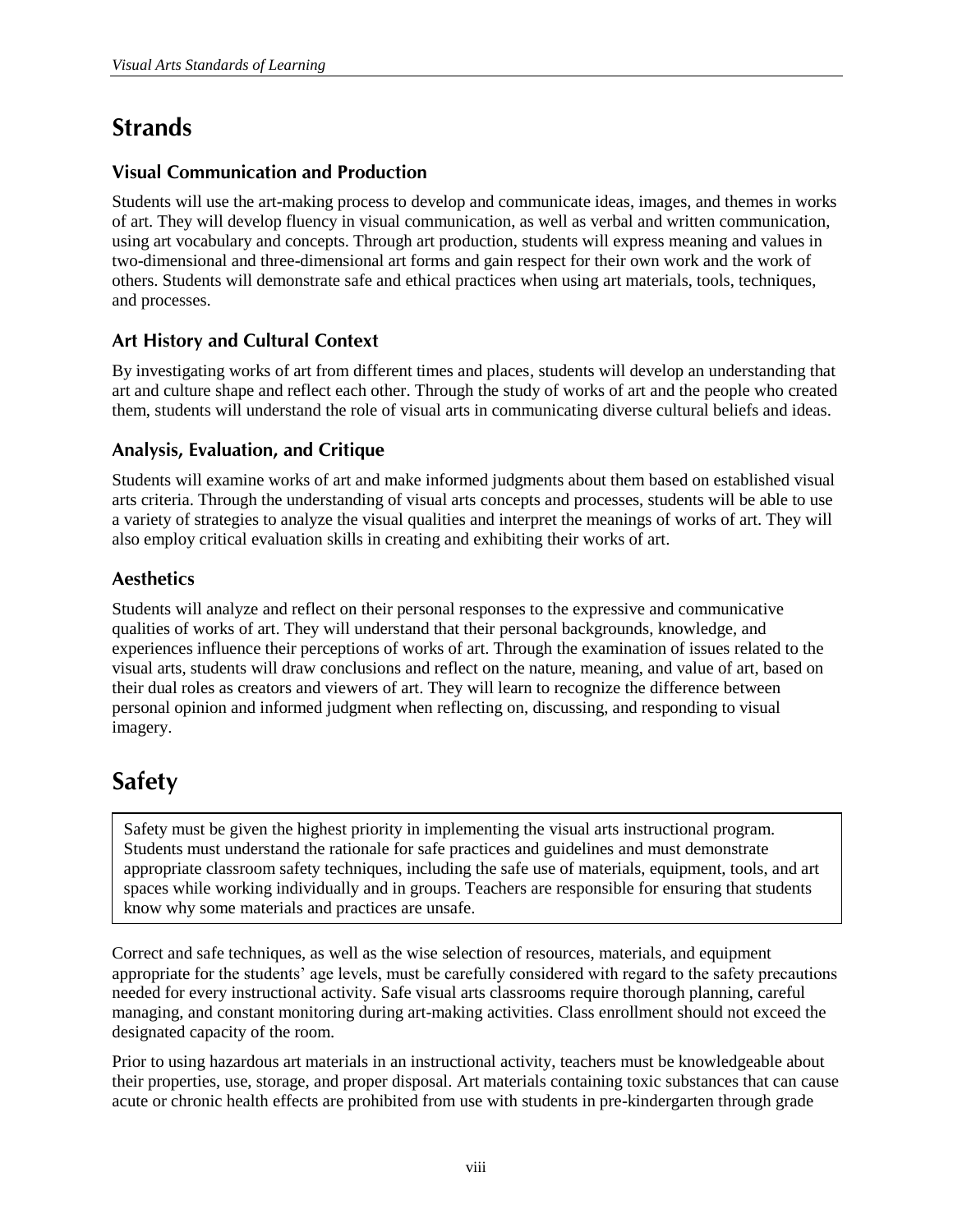six, or up to twelve years of age. All hazardous art materials are required to have been tested by the manufacturer and to exhibit the safety labeling "Conforms to ASTM D-4236," "Conforms to ASTM Practice D-4236," or "Conforms to the health requirements of ASTM D-4236."

Toxic materials can enter the body in three different ways: inhalation, ingestion, or absorption through the skin. If toxic material does enter a child's body, it can result in an allergic reaction, acute illness, chronic illness, cancer, or death. Toxic materials can be more harmful to children than to adults for several reasons. Since children are smaller than adults, any given amount of a toxic material in a child's body is more concentrated than in an adult's body. Since children are still growing and developing, their bodies more readily absorb toxic materials, which can result in more damage than in adults. Children are also at higher risk because of their behavior: they may not understand why it is important to be careful when using harmful materials, and, for example, they may put things in their mouths or swallow them without regard for the consequences.

While no comprehensive list exists to cover all situations, the following guidelines from The Center for Safety in the Arts should be followed to avoid potential safety problems:

- 1. Avoid certain art supplies for students in pre-kindergarten through grade six, or up to twelve years of age. The general rules are as follows:
	- $\bullet$ No dust or powders;
	- No chemical solvents or solvent-containing products;  $\bullet$
	- No aerosol sprays, air brush paints, or other propellants;  $\bullet$
	- $\bullet$ No acids, alkalis, bleaches, or other corrosive chemicals;
	- No donated or found materials, unless ingredients are known;
	- No old materials, as they may be more toxic and have inadequate labeling; and
	- No lead, metals, or cadmium products, as found in paints, glazes, metal work, and stained glass. When feasible, substitution of nontoxic materials for hazardous materials should be made a priority with students over twelve years of age.
- 2. High-risk students, who are at greater than usual risk from toxic materials, must be treated with special care and attention when using potentially harmful art supplies. High-risk students include those who have visual or hearing problems, physical disabilities, or asthma; take medication; or are emotionally disturbed.
- 3. Make sure products are adequately labeled. Do not use any product that does not have a label or has a label that gives inadequate information. In general, the more the label describes the product, the easier it will be to use safely. The label should state how the product is to be used. It should also state what to do in case of an accident. Even if the label says "nontoxic," do not assume that the product is completely safe. Art materials must contain one of the three ASTM D-4236 labels listed above for assurance that they are safe to use. If containers are changed, be sure to label the new container.
- 4. Purchase hazardous products in small containers, because the smaller the amount of a product, the less potential there is for exposure to it. Also, larger amounts often are not quickly depleted, and leftover products need to be properly stored. Accidental poisonings may occur when stored products are left unattended. If such an accident should occur, call the local poison control center immediately.

Art educators are responsible for the art materials they order and supply to students and for the safe use of those materials. Numerous safe art materials are available for use in place of materials identified as being toxic. Only art materials manufactured and labeled for use in the production of art projects and activities should be used in the execution of art projects within the classroom.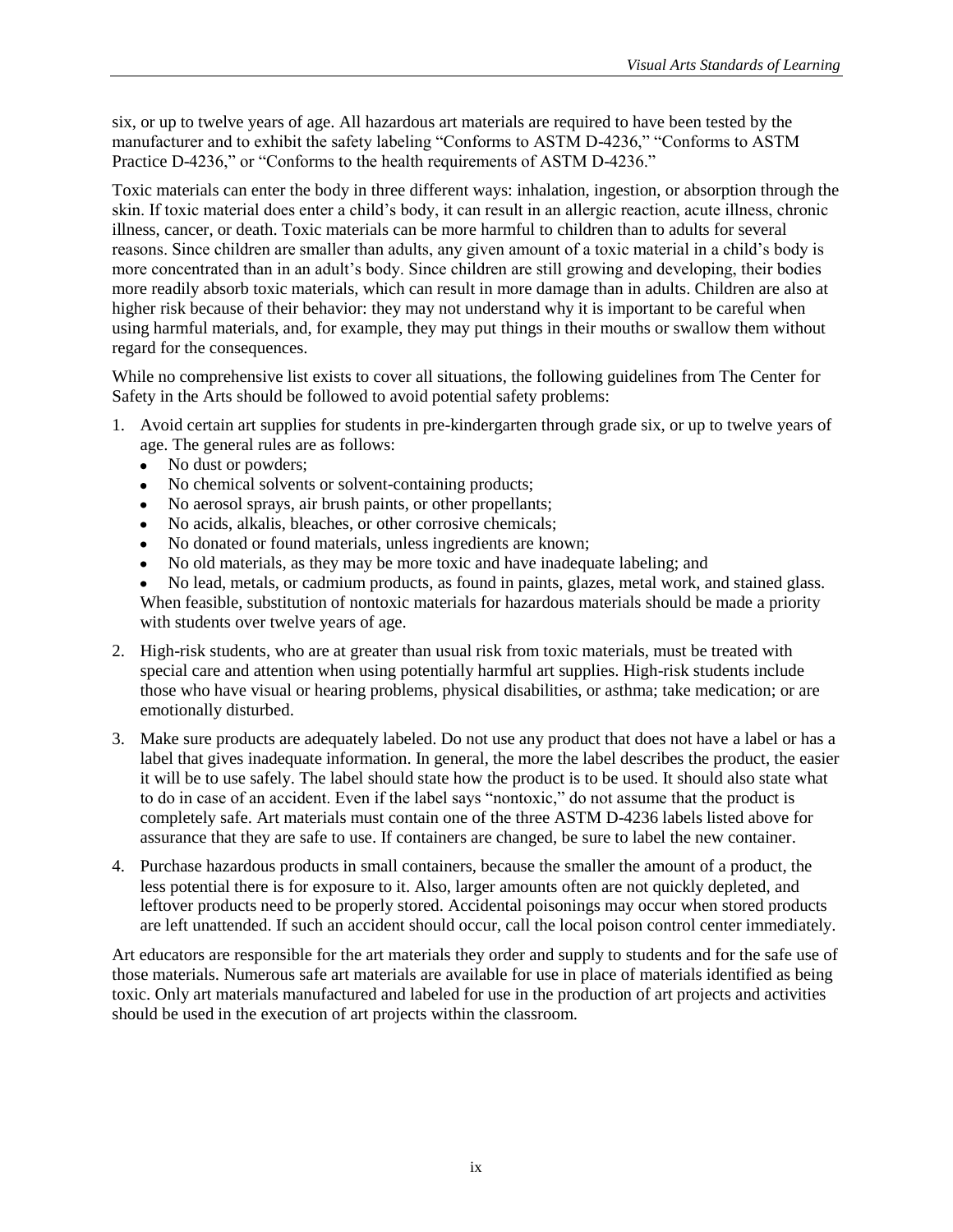### **Exhibiting Student Art**

Students at all grade levels should have opportunities to exhibit their works of art throughout the school year in different contexts and venues and for various purposes. Exhibiting their art is particularly beneficial to students when they participate directly in the exhibition process.

The exhibition process has the following five phases:

- Theme development and selection criteria  $\bullet$
- Exhibition design (physical design, artists' statements, signage)  $\bullet$
- Exhibition installation  $\bullet$
- Publicity (e.g., announcements, invitations, reviews)  $\bullet$
- Event (assessment and reflection)  $\bullet$

Simple displays may focus on just one or two of these phases, but, as students gain experience, their exhibitions can become more complex and sophisticated. The exhibition process encompasses many skills, concepts, and abilities that reflect aesthetic, critical, contextual, and technical decisions that directly complement the comprehensive visual arts education curriculum.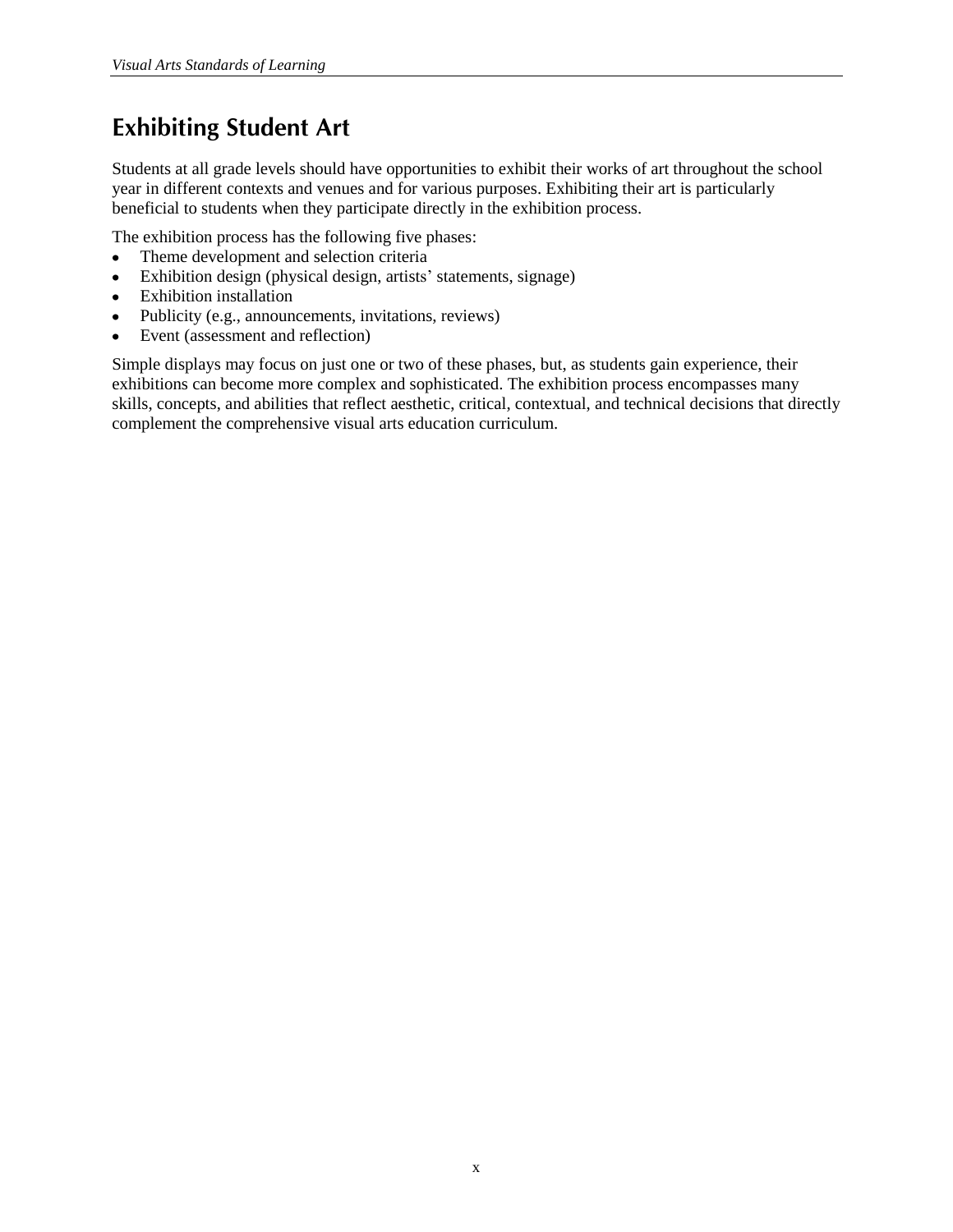# **Kindergarten Visual Arts**

The standards for Kindergarten Visual Arts serve as the foundation for further visual arts instruction. The standards place emphasis on cognitive, affective, sensory, and motor development, using a problemsolving approach. Students learn that art is a means for personal expression, has value, teaches about other times and places, and connects in important ways to other areas of learning. Students come to understand that their works of art are unique and valuable as forms of self-expression.

### **Visual Communication and Production**

- K.1 The student will create works of art that represent personal responses to art-making problems.
- K.2 The student will create works of art that express feelings and ideas.
- K.3 The student will follow a sequence of steps used in creating works of art.
- K.4 The student will create works of art that commemorate personal or community events.
- K.5 The student will create works of art that connect to everyday life.
- K.6 The student will create works of art that include the human figure as subject matter.
- K.7 The student will identify and use the following in works of art:
	- 1. Color—red, blue, yellow, green, orange, violet, brown, black, white
	- 2. Line—straight/curved, thick/thin, long/short, up/down/across
	- 3. Shape—circle, square, triangle, rectangle, oval
	- 4. Texture—visual, tactile
	- 5. Pattern—occurring naturally, made by people
- K.8 The student will recognize that objects occupy space.
- K.9 The student will identify spatial relationships—left, right, top, bottom, side, center, front, back, over, and under.
- K.10 The student will create drawings from observation.
- K.11 The student will use motor skills (e.g., pinching, pulling, squeezing, twisting, pounding, rolling, folding, cutting, modeling, stamping) to create two-dimensional and three-dimensional works of art.

#### **Art History and Cultural Context**

- K.12 The student will identify people who make art as "artists."
- K.13 The student will identify purposes for creating works of art.
- K.14 The student will describe the concept that people in all cultures create works of art.

#### **Analysis, Evaluation, and Critique**

- K.15 The student will describe and respond to works of art.
- K.16 The student will classify objects in the environment by their visual qualities (e.g., color, texture, line, shape, pattern).

#### **Aesthetics**

K.17 The student will select a preferred work of art and explain why it was chosen.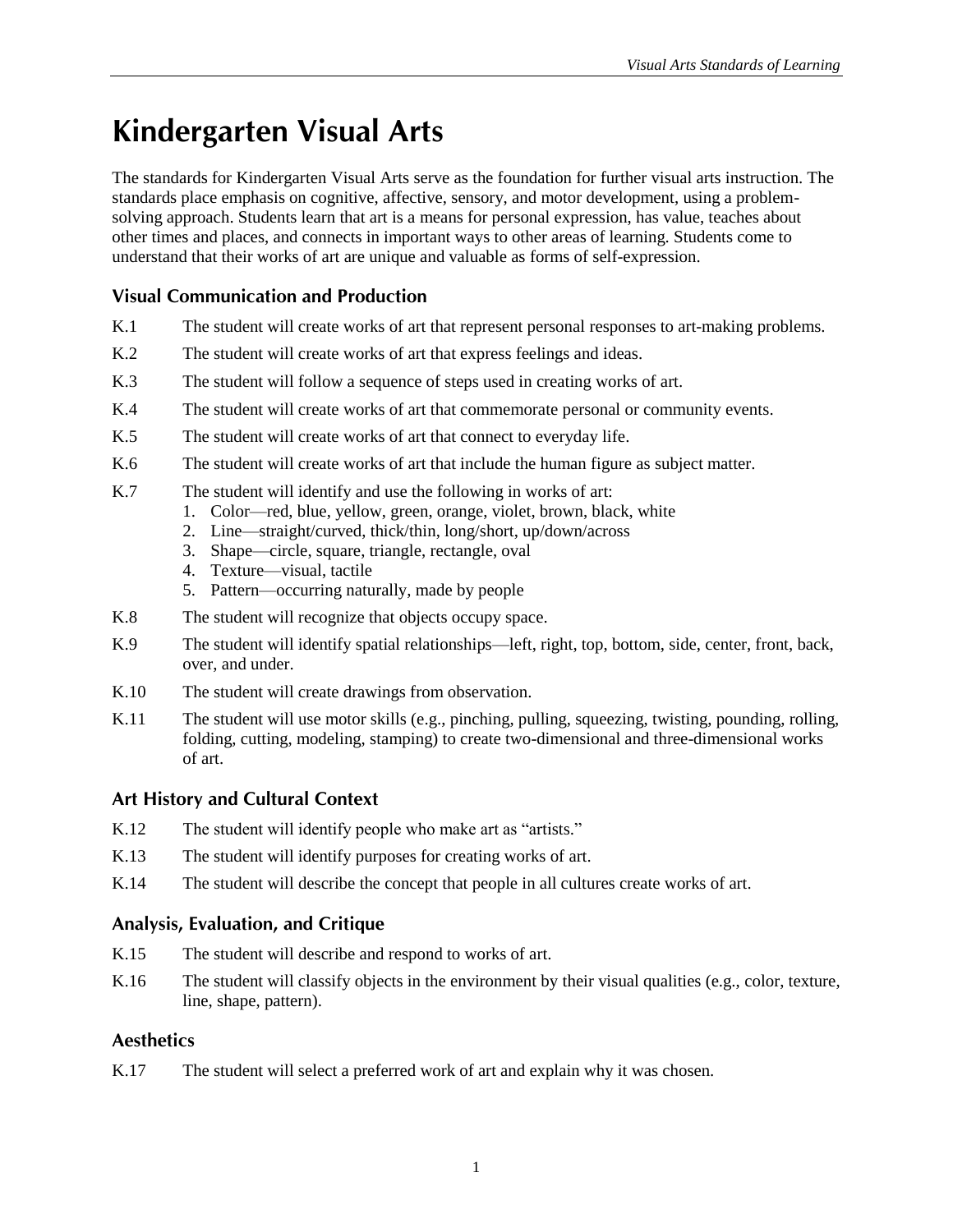K.18 The student will describe ideas, experiences, and feelings expressed in personal and other works of art.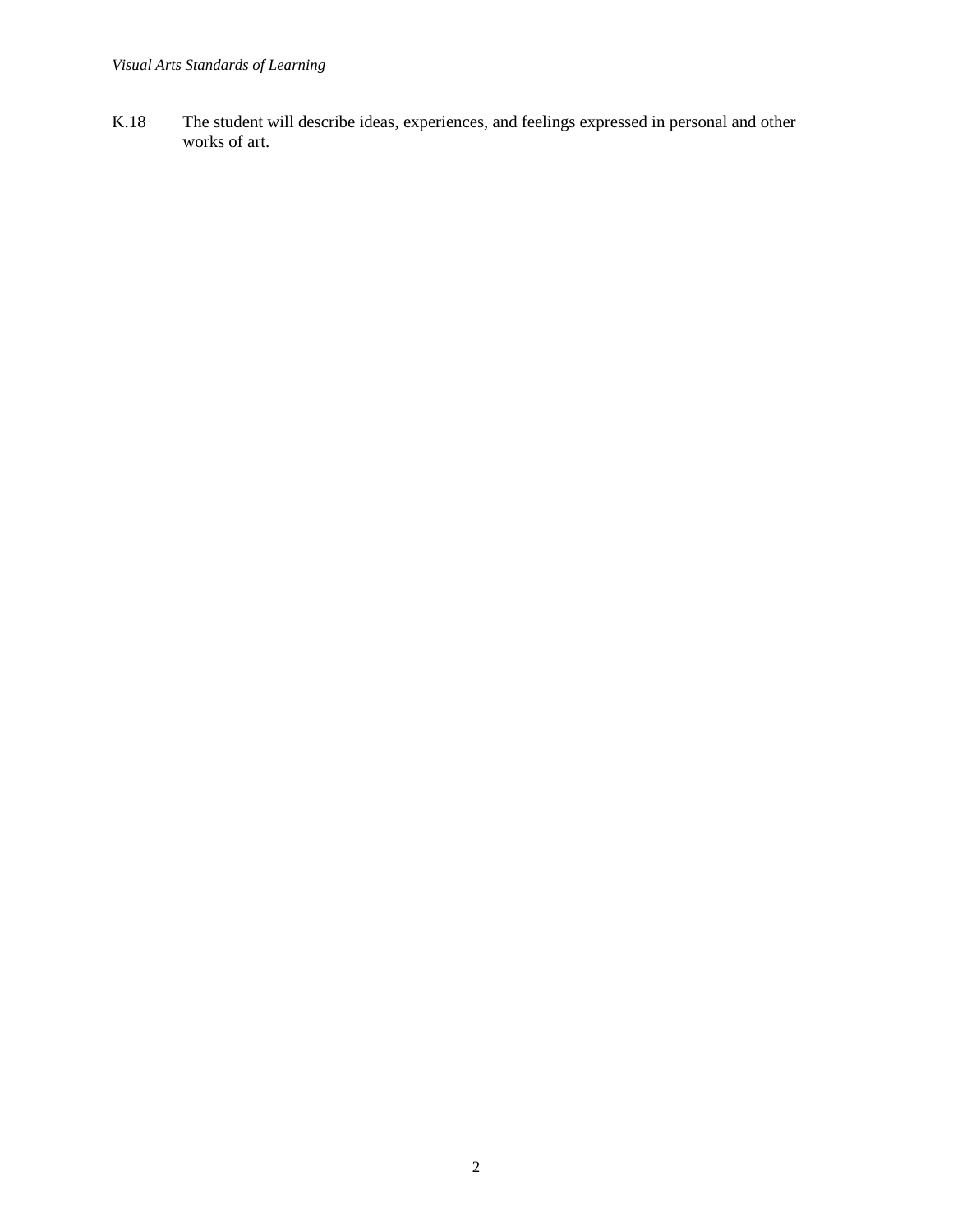# **Grade One Visual Arts**

The standards for Grade One Visual Arts continue to emphasize that the visual arts are about ideas. Development continues in cognitive, affective, sensory, and motor domains. The standards continue to emphasize the language of art. Art production focuses on increased communication, self-expression, and the depiction of stories and events. Students learn that people have different responses to works of art.

### **Visual Communication and Production**

- 1.1 The student will examine a variety of solutions to art-making problems.
- 1.2 The student will describe steps used in the creation of works of art.
- 1.3 The student will use the senses of sight, touch, and hearing as inspirations for works of art.
- 1.4 The student will create works of art inspired by stories or poems, ideas, and themes.
- 1.5 The student will create art from real and imaginary sources of inspiration.
- 1.6 The student will depict personal experiences in works of art.
- 1.7 The student will identify and use the following in works of art:
	- 1. Color—primary
	- 2. Line—zigzag, dotted, wavy, spiral
	- 3. Shape—geometric, organic
	- 4. Pattern—alternating, repeating
- 1.8 The student will arrange shapes in space within the picture plane.
- 1.9 The student will identify and use figure-ground relationships in works of art.
- 1.10 The student will demonstrate the use of size relationships in works of art.
- 1.11 The student will create observational drawings of people and objects in the environment.
- 1.12 The student will use motor skills (e.g., cutting, modeling, molding, tearing, weaving) to create two- and three-dimensional works of art.

#### **Art History and Cultural Context**

- 1.13 The student will describe how art is an integral part of one's culture.
- 1.14 The student will identify American cultural symbols and events depicted in art.
- 1.15 The student will describe similarities and differences among various careers in the visual arts.

#### **Analysis, Evaluation, and Critique**

- 1.16 The student will describe the visual qualities and content of works of art.
- 1.17 The student will describe similarities and differences among works of art.
- 1.18 The student will explain why viewers may have different responses to works of art.

- 1.19 The student will describe how feelings, ideas, and emotions are communicated in works of art.
- 1.20 The student will explain why works of art have value.
- 1.21 The student will express a point of view regarding what art is and what purposes it serves.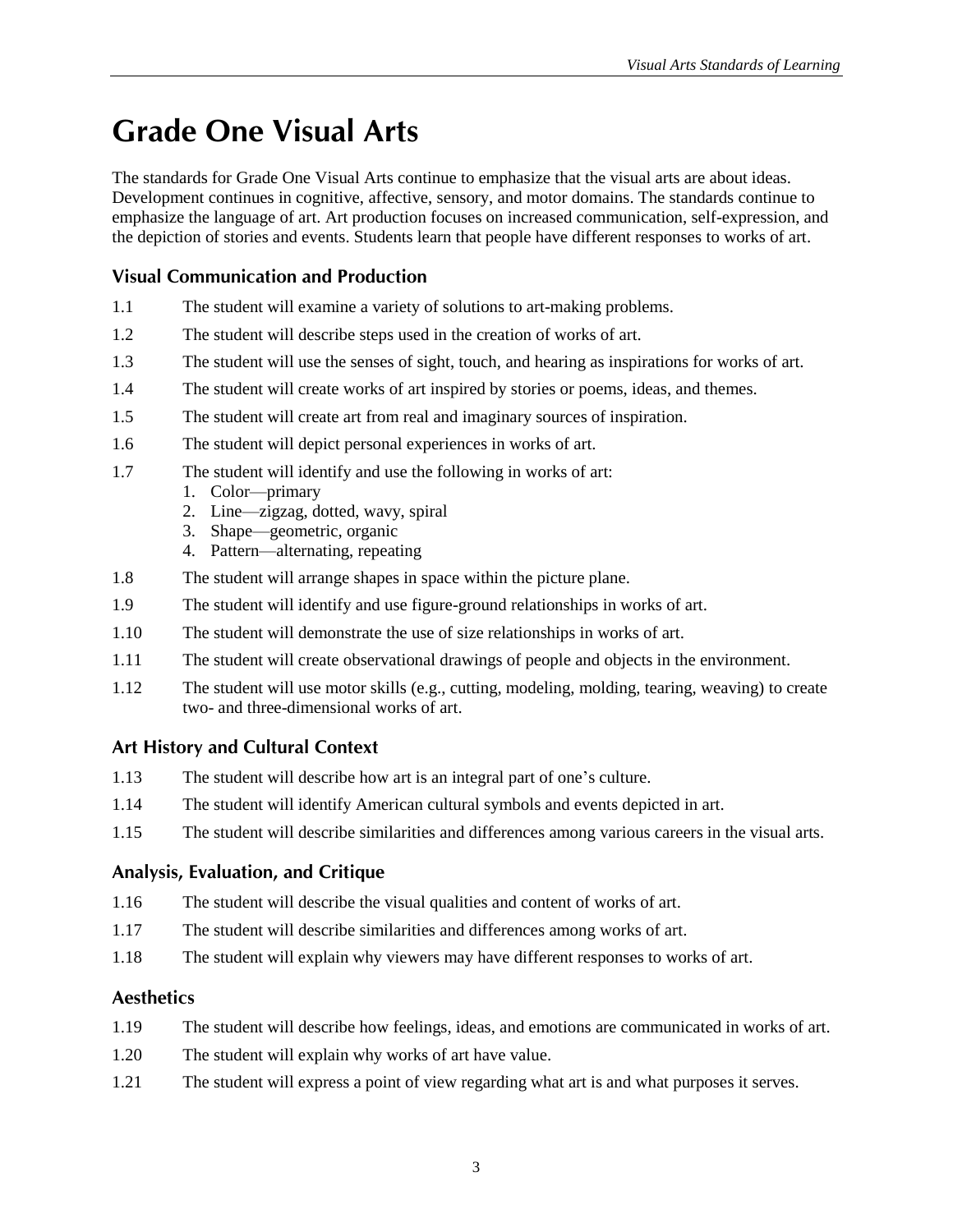# **Grade Two Visual Arts**

The standards for Grade Two Visual Arts focus on the acquisition of a reservoir of ideas for art making. Students acquire ideas from their own experiences, their schools, their communities, the environment, and the art of other cultures. Students express these ideas, using an increasing variety of art materials, skills, techniques, and processes.

#### **Visual Communication and Production**

- 2.1 The student will generate a variety of solutions to art-making problems.
- 2.2 The student will incorporate unanticipated results of art making into works of art.
- 2.3 The student will depict imaginary experiences in works of art.
- 2.4 The student will create works of art inspired by a variety of concepts, themes, and literary sources.
- 2.5 The student will identify and use the following in works of art:
	- 1. Color—secondary
	- 2. Form—three-dimensional (cube, cylinder, sphere, pyramid, cone)
	- 3. Line—vertical, horizontal, diagonal
	- 4. Shape—geometric, organic
	- 5. Pattern—complex alternating and repeating
- 2.6 The student will use foreground and background in works of art.
- 2.7 The student will depict objects according to size and proportion within works of art.
- 2.8 The student will use observational drawing in preparation for creating works of art.
- 2.9 The student will create works of art from observation.
- 2.10 The student will create three-dimensional works of art, using a variety of materials to include clay.

#### **Art History and Cultural Context**

- 2.11 The student will identify symbols from various cultures.
- 2.12 The student will identify works of art and elements of architecture of other cultures.
- 2.13 The student will compare works of art, elements of architecture, and artifacts of other cultures with those of their culture.
- 2.14 The student will recognize careers related to the art media used in instruction.

#### **Analysis, Evaluation, and Critique**

- 2.15 The student will categorize works of art by subject matter, including the genres of portrait, landscape, and still life.
- 2.16 The student will express opinions with supporting statements regarding works of art.
- 2.17 The student will interpret ideas and feelings expressed in personal and others' works of art.

- 2.18 The student will distinguish between objects that occur naturally and objects made by people.
- 2.19 The student will identify public art and its value to the community.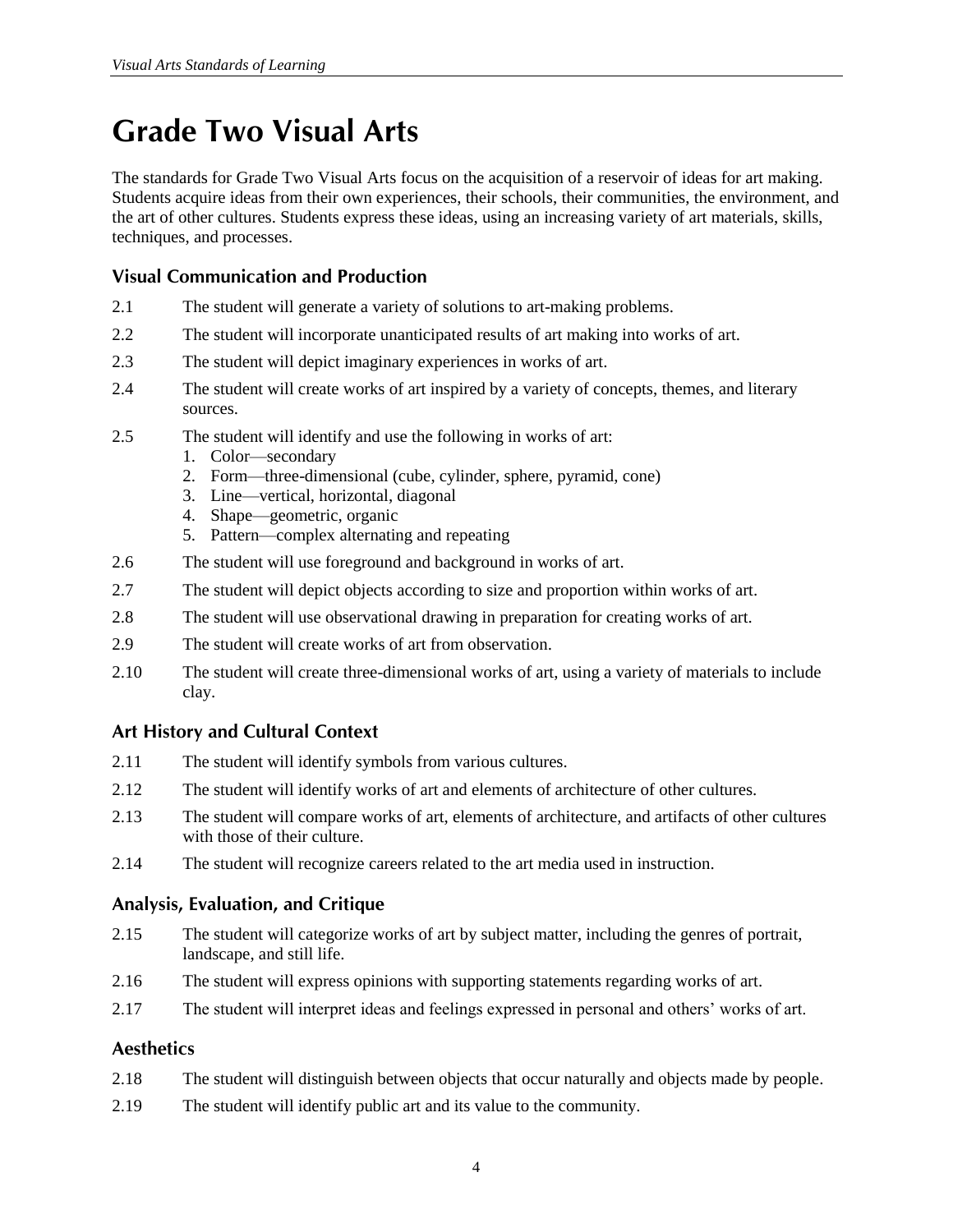- 2.20 The student will describe the meanings communicated and feelings evoked by works of art.
- 2.21 The student will explain ways that the art of a culture reflects its people's attitudes and beliefs.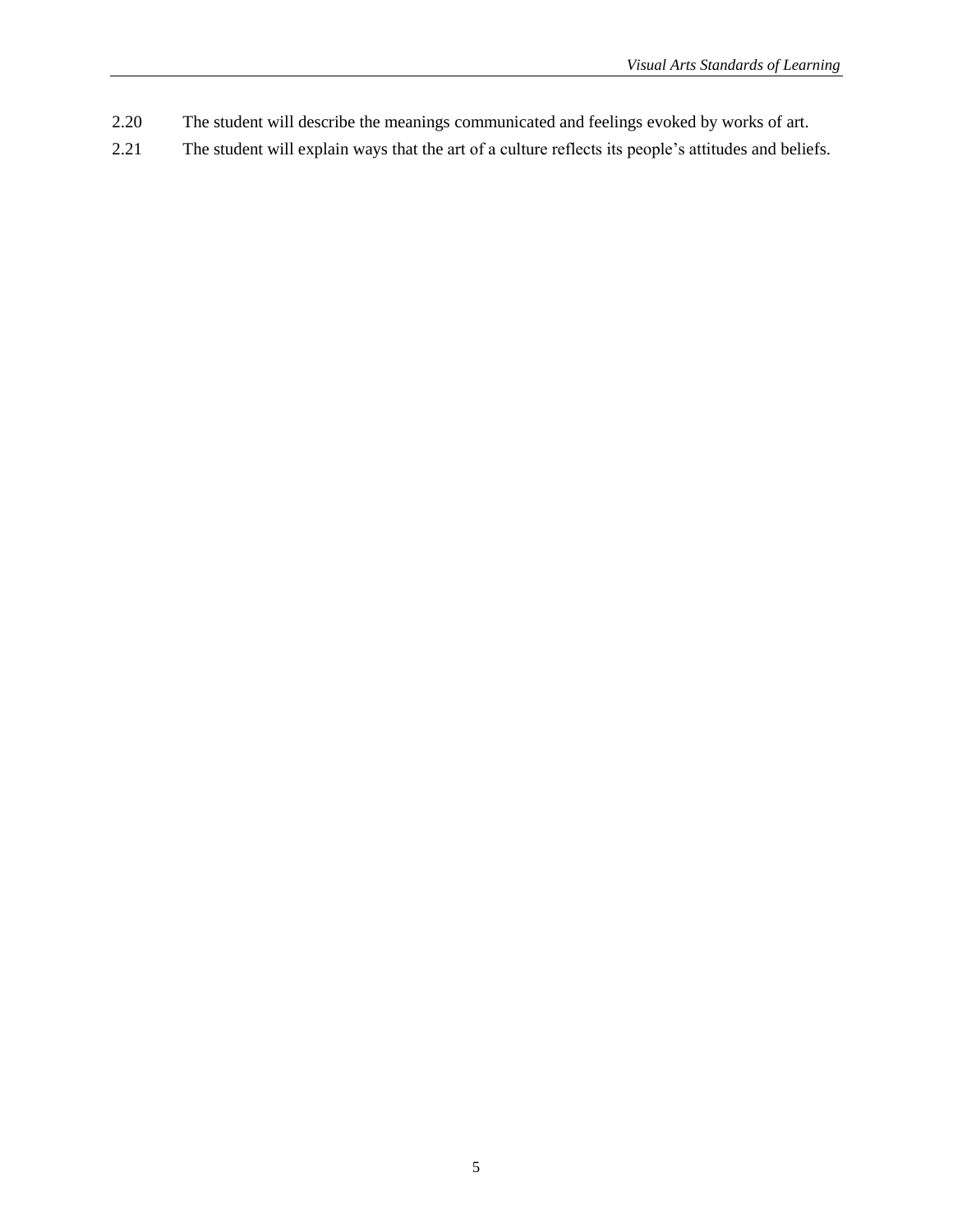# **Grade Three Visual Arts**

The standards for Grade Three Visual Arts emphasize learning through inquiry. Students examine aspects of the artistic process: idea generation, problem solving, and self-assessment. Students investigate the integral role of art and architecture within various cultures, and they combine knowledge of art and architecture, effective artistic processes and skills, and a variety of ideas to produce works of art.

#### **Visual Communication and Production**

- 3.1 The student will identify innovative solutions used by artists to solve art-making problems.
- 3.2 The student will describe and use steps of the art-making process, including brainstorming, preliminary sketching, and planning, to create works of art.
- 3.3 The student will identify craftsmanship in works of art.
- 3.4 The student will use imaginative and expressive strategies to create works of art.
- 3.5 The student will develop ideas inspired by a variety of sources, including print, nonprint, and contemporary media, for incorporation into works of art.
- 3.6 The student will create works of art that communicate ideas, themes, and feelings.
- 3.7 The student will use the following in works of art:
	- 1. Color—intermediate, warm, cool
	- 2. Space—positive, negative
	- 3. Balance—symmetry, asymmetry, radial
	- 4. Contrast
	- 5. Pattern—motifs
- 3.8 The student will use organic and geometric shapes in observational drawing.
- 3.9 The student will identify and use foreground, middle ground, and background in twodimensional works of art.
- 3.10 The student will use subtractive and additive processes in various media, including clay, to create sculptures.

#### **Art History and Cultural Context**

- 3.11 The student will identify how works of art and craft reflect times, places, and cultures.
- 3.12 The student will identify distinguishing characteristics of genres of art, including landscape, seascape, and cityscape.
- 3.13 The student will identify how history, culture, and the visual arts influence each other.
- 3.14 The student will identify common attributes of works of art created by artists within a culture.
- 3.15 The student will examine the relationship between form and function in the artifacts of a culture.
- 3.16 The student will compare and contrast art and architecture from other cultures.
- 3.17 The student will identify common characteristics of various art careers.

#### **Analysis, Evaluation, and Critique**

- 3.18 The student will analyze and interpret portrait, landscape, still life, and narrative works of art.
- 3.19 The student will analyze personal works of art, using elements of art and principles of design.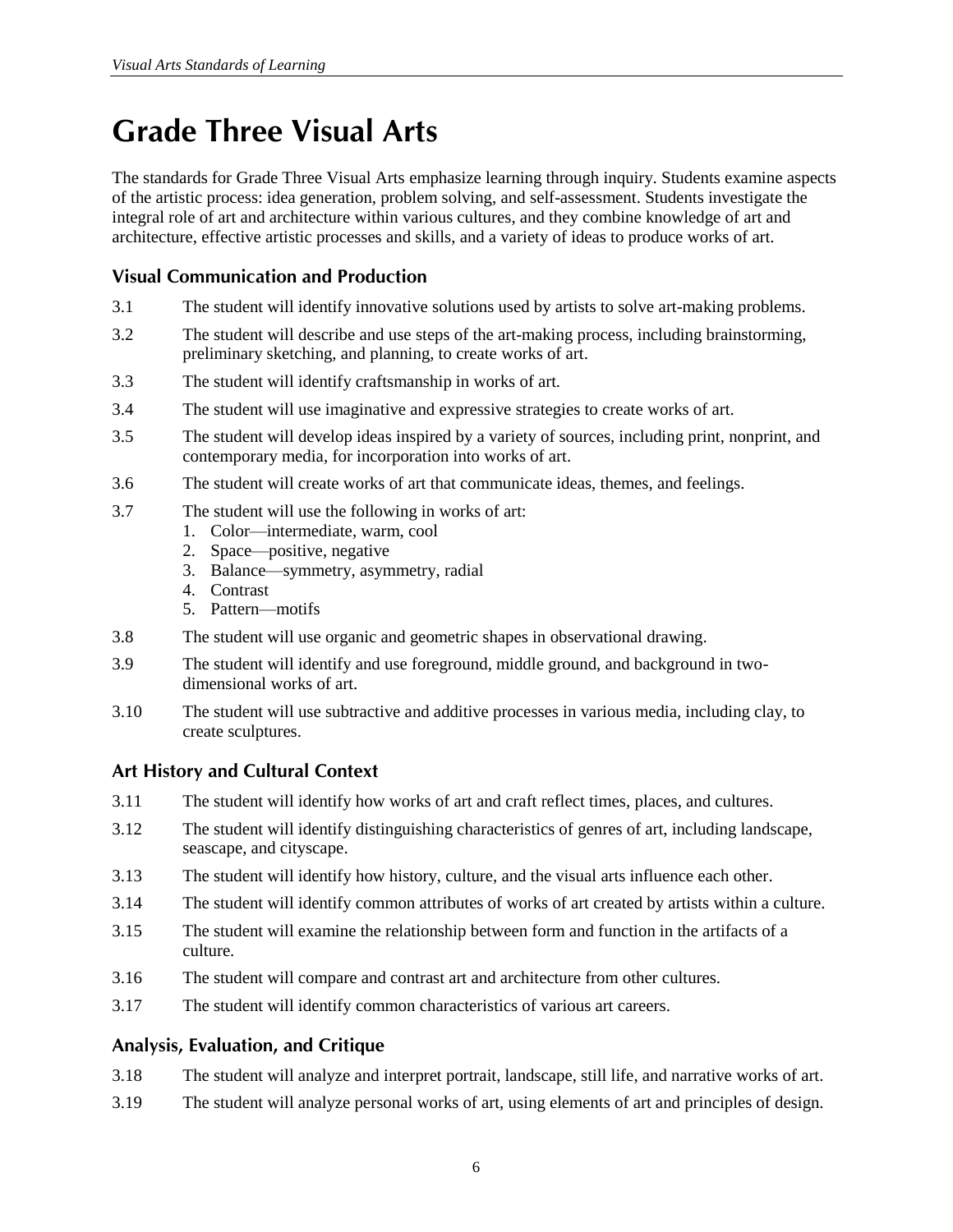3.20 The student will express informed judgments about works of art.

- 3.21 The student will describe the difference between art and non-art objects.
- 3.22 The student will determine reasons why art has quality and value.
- 3.23 The student will develop and describe personal reasons for valuing works of art.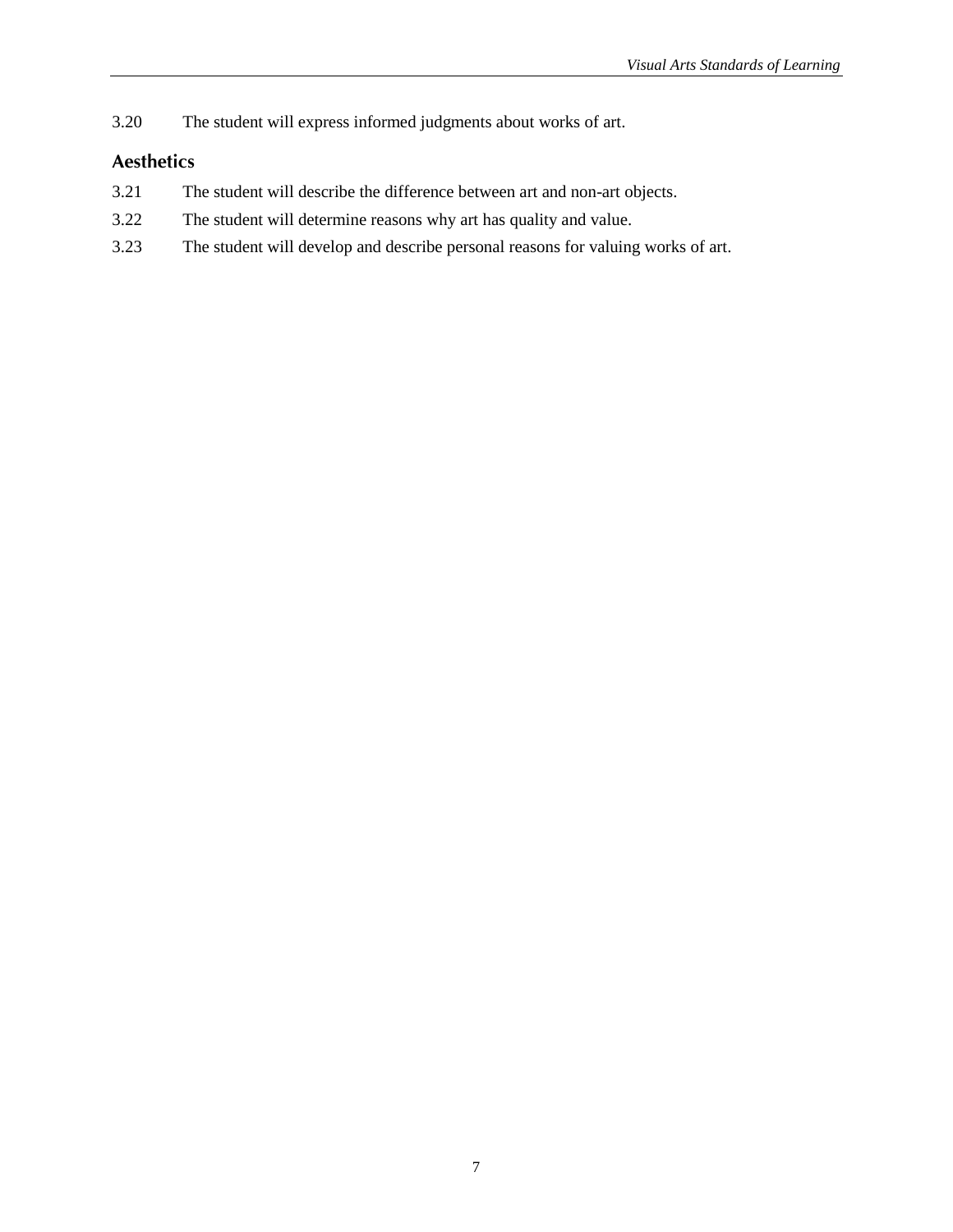# **Grade Four Visual Arts**

The standards for Grade Four Visual Arts continue to emphasize the elements of art (color, form, line, shape, space, texture, value) and the principles of design (balance, contrast, emphasis, movement, pattern, proportion, rhythm, unity, variety) as the basic building blocks for art appreciation and production. Students explore a range of art materials, subject matter, and ideas in their personal works of art. Students examine the influence of art of the past on contemporary culture.

### **Visual Communication and Production**

- 4.1 The student will use steps of the art-making process, including brainstorming, preliminary sketching, planning, and reflecting, to generate ideas for and create works of art.
- 4.2 The student will demonstrate craftsmanship in personal works of art.
- 4.3 The student will use imaginative and expressive imagery to create works of art.
- 4.4 The student will create works of art that connect ideas, art forms, or cultural themes to personal experiences.
- 4.5 The student will use the following to express meaning in works of art:
	- 1. Color—hue, tint, shade, intensity
	- 2. Texture—actual, implied
	- 3. Value—shading
	- 4. Pattern—repetition to imply movement
	- 5. Variety—to create interest
- 4.6 The student will analyze how line choices affect the intent of a work of art and make selections accordingly.
- 4.7 The student will make artistic choices to create compositional unity in works of art.
- 4.8 The student will create the illusion of depth on a two-dimensional surface, using overlapping, size variation, and placement on the picture plane.
- 4.9 The student will use contour drawing and shading techniques to create observational drawings.
- 4.10 The student will describe and use hand-building techniques to make a ceramic work of art.
- 4.11 The student will use craft techniques in works of art.

#### **Art History and Cultural Context**

- 4.12 The student will describe the roles of crafts and artisans in various cultures.
- 4.13 The student will describe artists and their work.
- 4.14 The student will compare and contrast characteristics of diverse cultures depicted in works of art.
- 4.15 The student will identify a variety of artists and art careers.

#### **Analysis, Evaluation, and Critique**

- 4.16 The student will identify ways that works of art from popular culture reflect the past and influence the present.
- 4.17 The student will compare and contrast abstract, representational, and nonrepresentational works of art.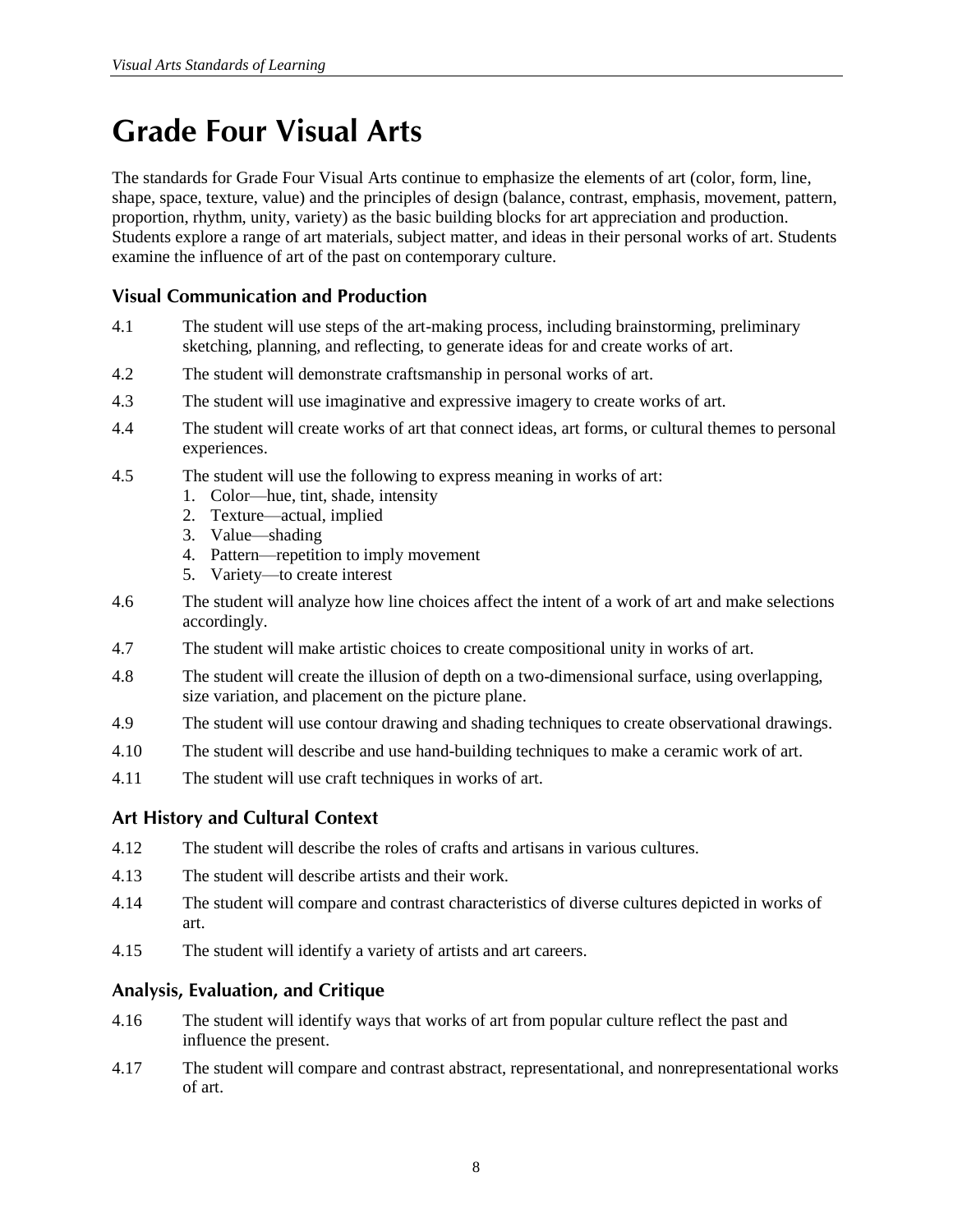- 4.18 The student will analyze works of art based on visual properties and contextual information.
- 4.19 The student will interpret works of art for multiple meanings.

- 4.20 The student will describe how personal beliefs influence responses to works of art.
- 4.21 The student will formulate questions about aesthetic aspects of works of art.
- 4.22 The student will explain how criteria used to assess the value of art may vary from one culture to another.
- 4.23 The student will explain preferences for works of art by responding to aesthetic questions.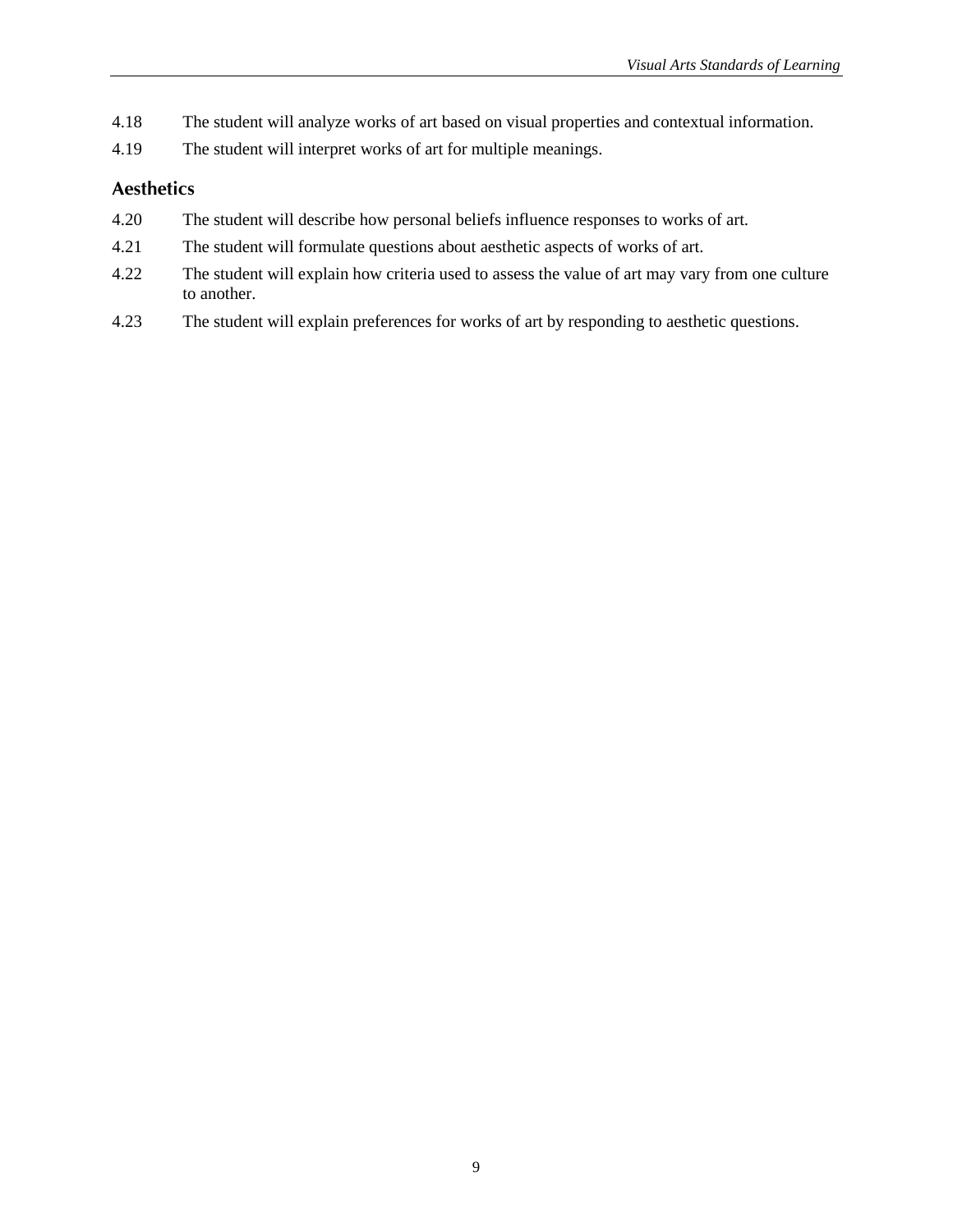# **Grade Five Visual Arts**

The standards for Grade Five Visual Arts enable students to use their knowledge and skills to synthesize information, thus allowing them to produce and respond to works of art. Emphasis is on communication of personal values and beliefs in art appreciation and production. Students gain fluency in using and understanding the elements of art (color, form, line, shape, space, texture, value) and the principles of design (balance, contrast, emphasis, movement, pattern, proportion, rhythm, unity, variety) as they relate to artistic expression and communication.

#### **Visual Communication and Production**

- 5.1 The student will use steps of the art-making process, including brainstorming, preliminary sketching, planning, reflecting, and refining, to synthesize ideas for and create works of art.
- 5.2 The student will execute and complete works of art with attention to detail and craftsmanship.
- 5.3 The student will express personal ideas, images, and themes through artistic choices of media, techniques, and subject matter.
- 5.4 The student will identify and apply ethical decisions in art making.
- 5.5 The student will use the following to express meaning in works of art:
	- 1. Color—student-mixed hues, tints, shades, tones
	- 2. Form—convex, concave, positive, negative
	- 3. Texture—surface embellishment
	- 4. Value—gradation to create the illusion of depth on a two-dimensional surface
	- 5. Balance—formal, informal
	- 6. Pattern—repetition to create rhythm
- 5.6 The student will use atmospheric perspective in works of art.
- 5.7 The student will use size and proportion to emphasize spatial relationships in works of art.
- 5.8 The student will draw the human figure in proportion from observation.
- 5.9 The student will use contemporary media to create works of art.
- 5.10 The student will create sculpture in the round, high relief, or bas-relief, using three-dimensional media, including clay.
- 5.11 The student will combine various craft techniques in works of art.

#### **Art History and Cultural Context**

- 5.12 The student will examine the influence of historic events on works of art.
- 5.13 The student will describe similarities and differences among art and artists from a variety of cultures.
- 5.14 The student will compare and contrast contemporary and historical works of art, including architecture.
- 5.15 The student will describe how artists contribute to society.
- 5.16 The student will describe various commercial art careers.

#### **Analysis, Evaluation, and Critique**

5.17 The student will compare and contrast natural and constructed environments.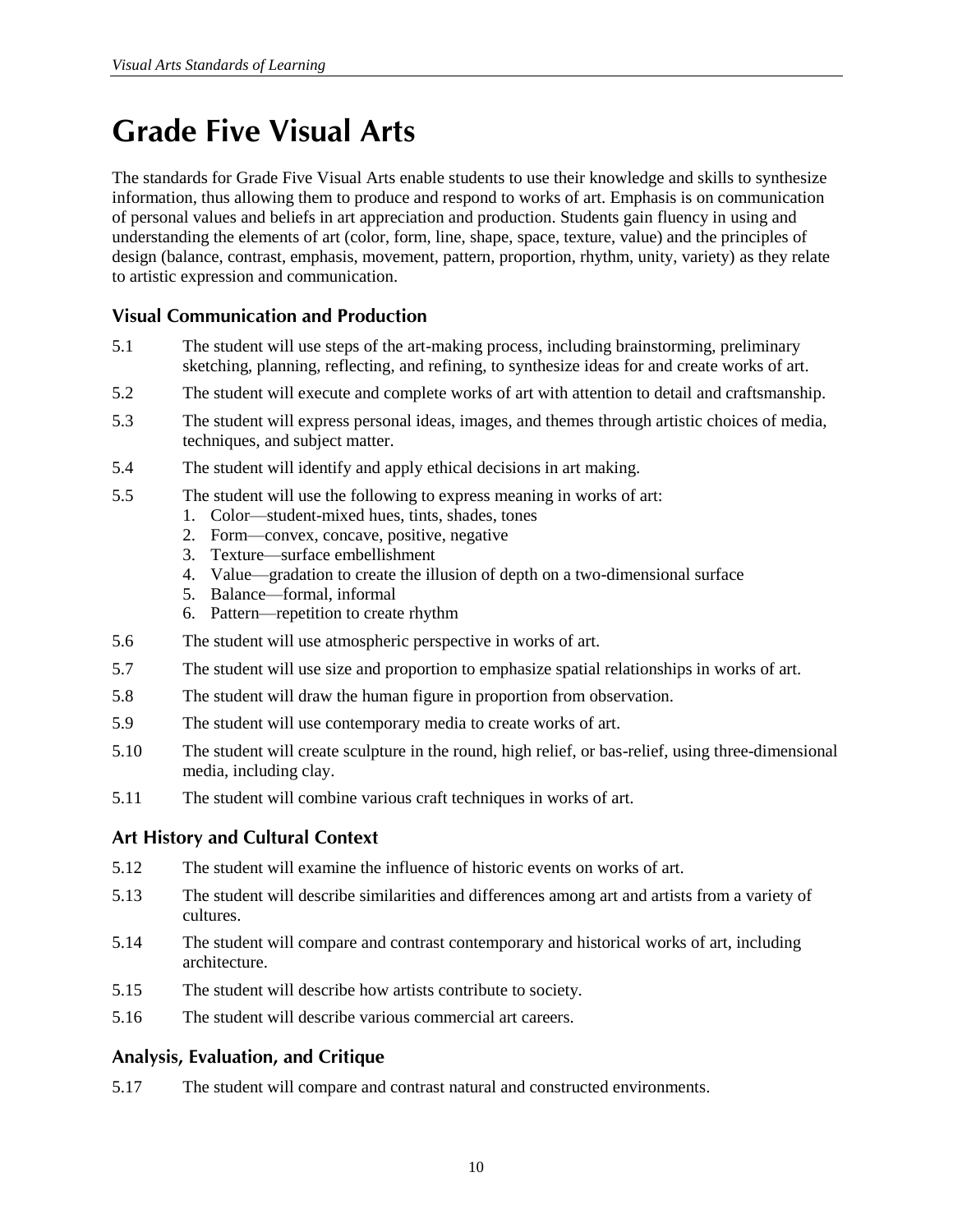- 5.18 The student will analyze and interpret works of art based on visual properties and context.
- 5.19 The student will analyze an artist's point of view based on contextual information.
- 5.20 The student will use specific criteria to evaluate a finished product.

- 5.21 The student will describe how criteria used to assess the value of art may vary over time.
- 5.22 The student will select a preferred work of art and defend the selection.
- 5.23 The student will compare and contrast objects in terms of aesthetic preferences.
- 5.24 The student will reflect on and describe the nature of art.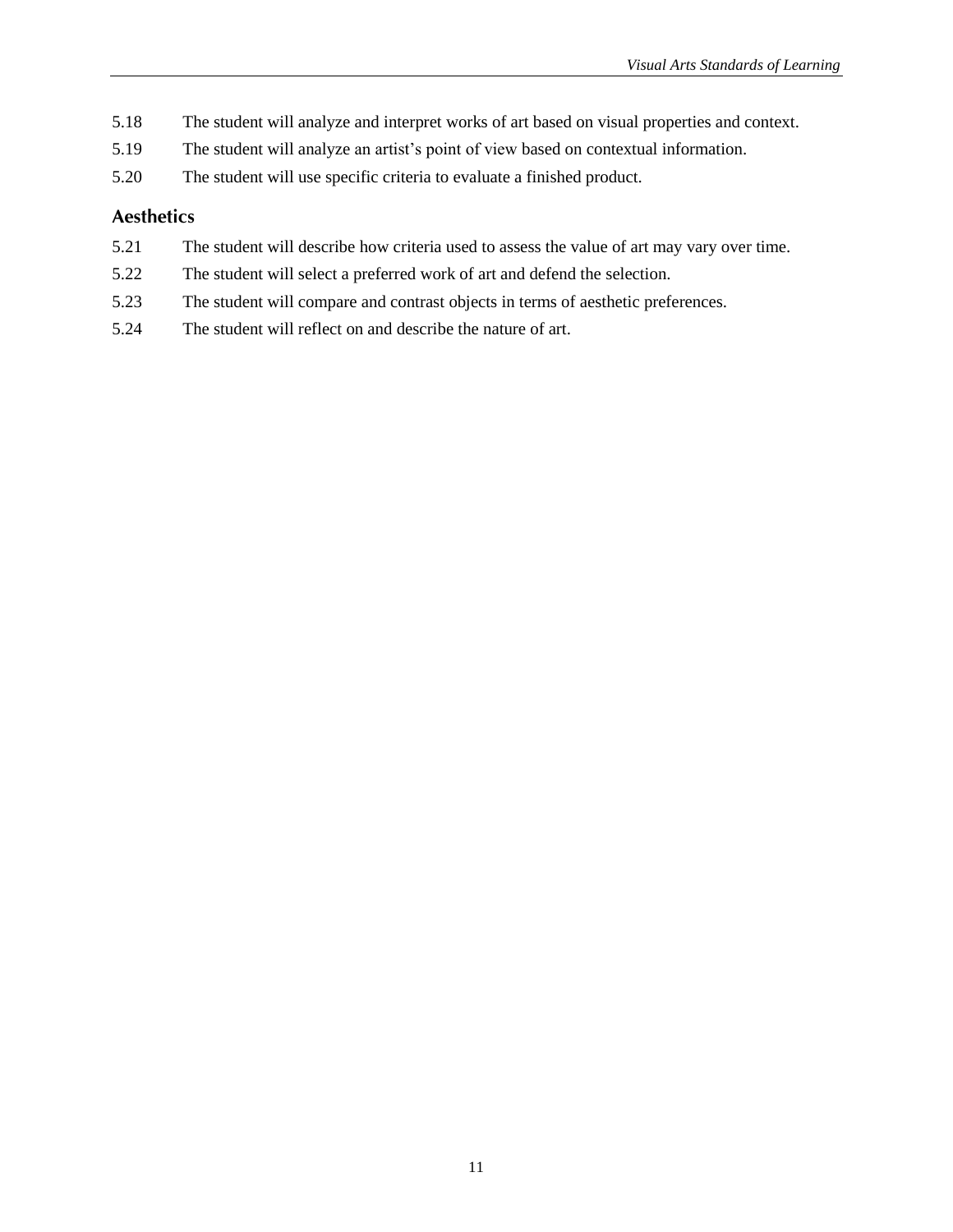# **Grade Six Visual Arts**

The standards for Grade Six Visual Arts emphasize exploration of studio processes. Using the elements of art (color, form, line, shape, space, texture, value) and the principles of design (balance, contrast, emphasis, movement, pattern, proportion, rhythm, unity, variety) as a framework, students investigate a variety of ideas for creating art. Through critical analysis and evaluation, students determine how artists convey meaning through the use of forms, media, and symbols.

#### **Visual Communication and Production**

- 6.1 The student will use, and record in a sketchbook/journal, steps of the art-making process, including brainstorming, preliminary sketching, planning, reflecting, refining, and elaborating, to create works of art.
- 6.2 The student will exercise increasing skill and control in the use of media and techniques.
- 6.3 The student will communicate personal ideas, experiences, and narratives through the creation of works of art, using a variety of media.
- 6.4 The student will examine and apply ethical decisions in art making.
- 6.5 The student will use elements of art and principles of design, including the following, to express meaning in works of art:
	- 1. Color—relationships
	- 2. Line—variation, implied
	- 3. Texture—visual, tactile
	- 4. Value—gradation
	- 5. Proportion—realistic, distorted
- 6.6 The student will use a variety of perspective techniques to create the illusion of space in works of art.
- 6.7 The student will apply a variety of techniques (e.g., gesture, continuous line) in observational drawings.
- 6.8 The student will use modeling, assembling, or carving to create three-dimensional works of art.

#### **Art History and Cultural Context**

- 6.9 The student will identify the components of an artist's style, including materials, design, technique, subject matter, and purpose.
- 6.10 The student will examine the role of crafts in society.
- 6.11 The student will describe ways artists contribute to society through their work.
- 6.12 The student will explain various types of collaborative art careers.

#### **Analysis, Evaluation, and Critique**

- 6.13 The student will explain the relationship between art-making processes and finished products.
- 6.14 The student will use critical inquiry skills when describing, responding to, interpreting, and evaluating works of art.
- 6.15 The student will describe ideas and emotions expressed in works of art.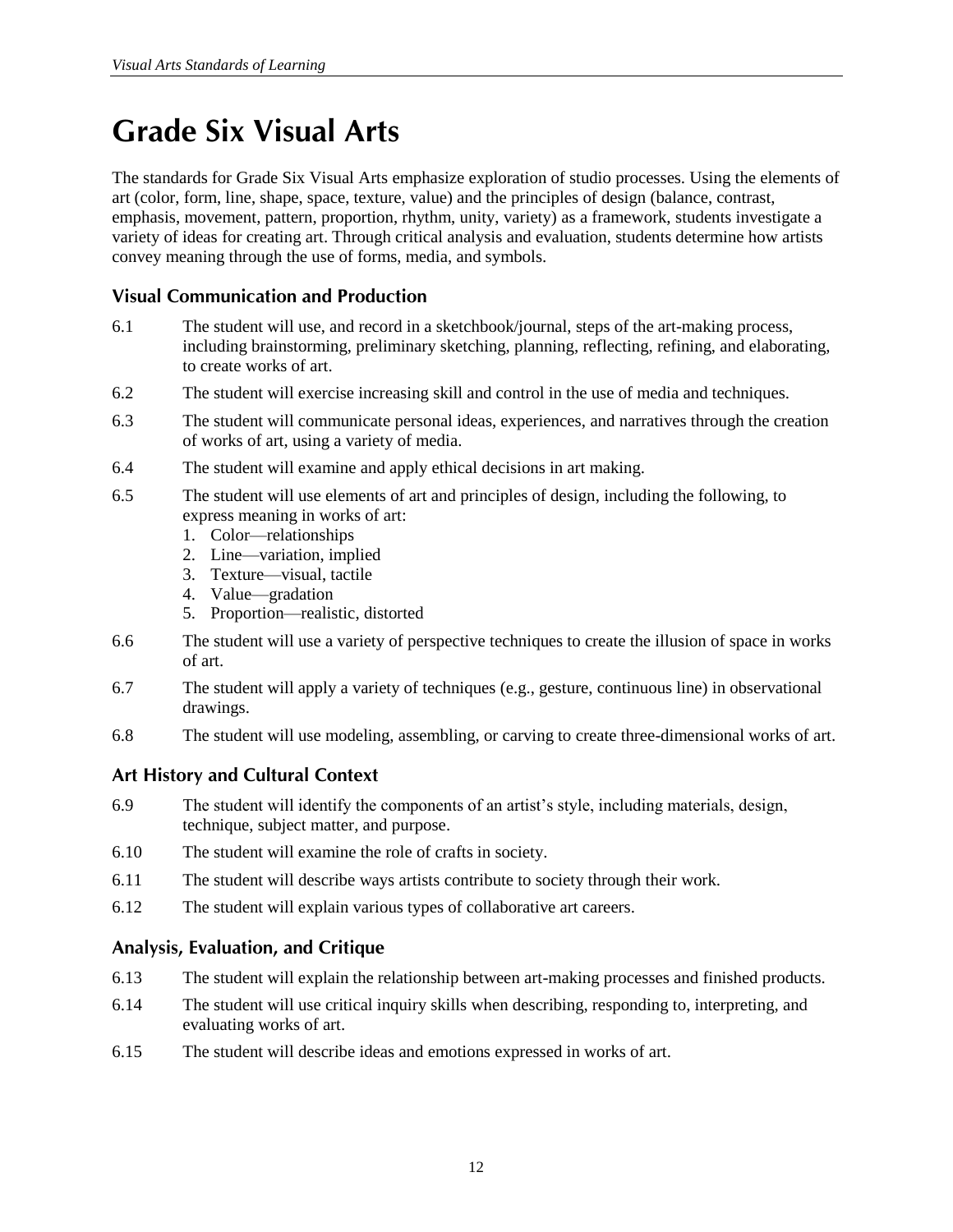- 6.16 The student will identify how visual language communicates personal meaning.
- 6.17 The student will respond to questions about why artists create works of art.
- 6.18 The student will describe the manner in which the beliefs and values of a viewer may influence ideas and feelings about works of art.
- 6.19 The student will explain the means by which works of art evoke personal sensory, emotional, and aesthetic responses.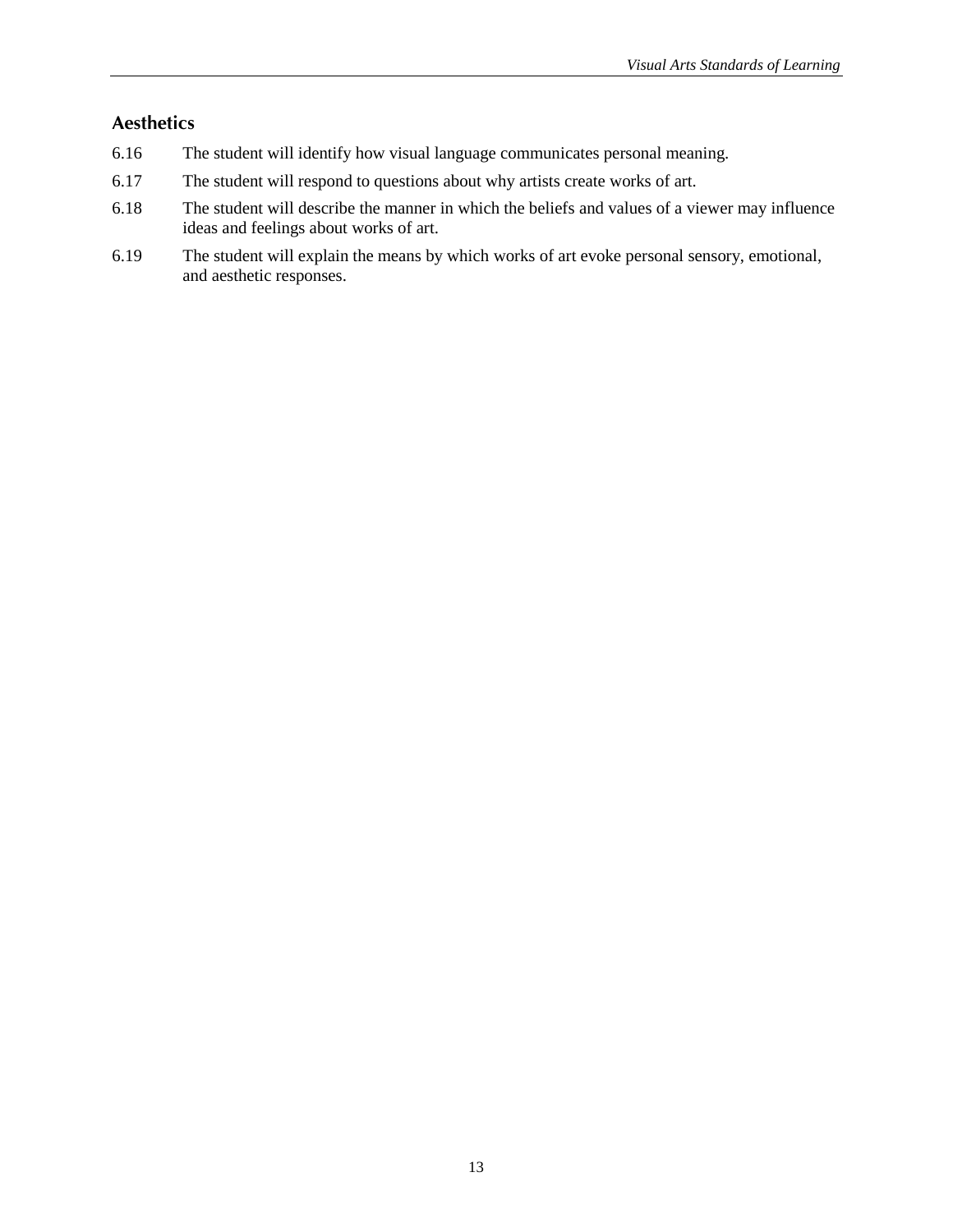# **Grade Seven Visual Arts**

The standards for Grade Seven Visual Arts continue the exploration, analysis, and investigation of the creative process. Students apply the elements of art (color, form, line, shape, space, texture, value) and the principles of design (balance, contrast, emphasis, movement, pattern, proportion, rhythm, unity, variety) to solve design problems, using traditional and contemporary art media. They develop critical inquiry skills and expand their vocabulary as they explore the meaning of works of art through the evaluation of subject matter, themes, and symbols. Students develop an increased awareness of the nature of art and of their relationship to it as they explore the meaning and value of works of art.

#### **Visual Communication and Production**

- 7.1 The student will use, and record in a sketchbook/journal, steps of the art-making process, including research, to create works of art.
- 7.2 The student will refine media techniques to demonstrate craftsmanship.
- 7.3 The student will use ideas, concepts, and prior knowledge to solve art-making problems and create works of art.
- 7.4 The student will communicate ideas, experiences, and narratives through the creation of works of art, using traditional and contemporary media.
- 7.5 The student will explain and apply ethical decisions in art making.
- 7.6 The student will apply elements of art and principles of design, including the following, to express meaning in works of art:
	- 1. Color—harmonious chromatic relationships
	- 2. Line—contrast, gradation
	- 3. Space—positive, negative
	- 4. Emphasis—focal point, dominance
	- 5. Proportion—actual, exaggerated
- 7.7 The student will use a variety of compositional techniques, including perspective, to create the illusion of space within the picture plane.
- 7.8 The student will apply a variety of techniques in observational and expressive drawing.
- 7.9 The student will create three-dimensional works of art, using various processes to include clay hand-building techniques.

#### **Art History and Cultural Context**

- 7.10 The student will identify styles and themes in contemporary and historical works of art.
- 7.11 The student will analyze how art and culture influence each other.
- 7.12 The student will identify the uses and impact of persuasive techniques (e.g., selection of images, design, type, media) in print and contemporary media.
- 7.13 The student will compare and contrast various visual arts careers in relation to career preparation.

#### **Analysis, Evaluation, and Critique**

7.14 The student will identify subjects, themes, and symbols as they relate to meaning in works of art.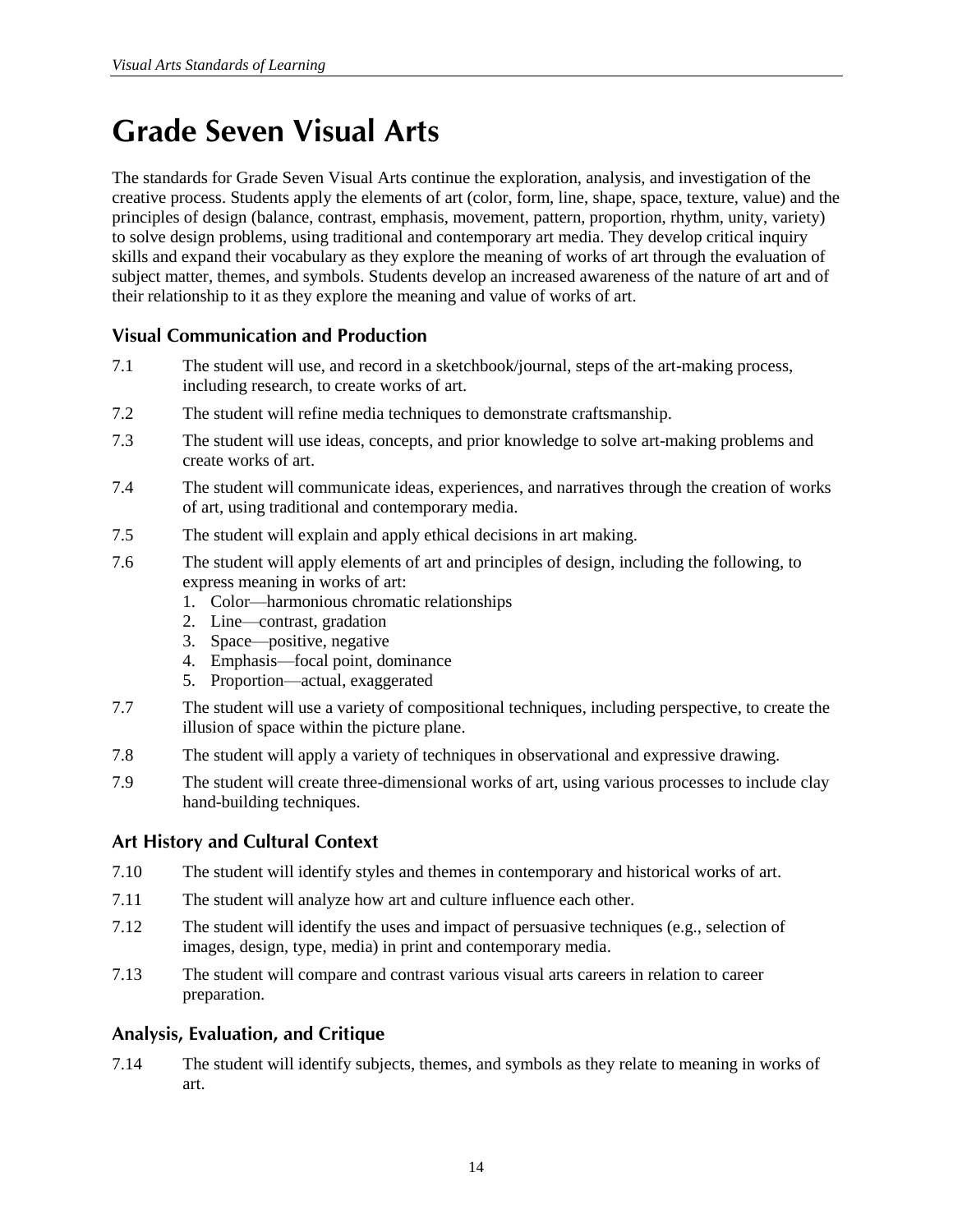- 7.15 The student will apply processes of art criticism to evaluate works of art.
- 7.16 The student will compare and contrast the processes artists use to create works of art.
- 7.17 The student will analyze, interpret, and evaluate works of art, based on personal and contextual information.

- 7.18 The student will analyze and reflect on the purposes and meaning of art.
- 7.19 The student will describe personal responses to visual qualities of works of art.
- 7.20 The student will interpret ways that social and cultural beliefs can influence responses to works of art.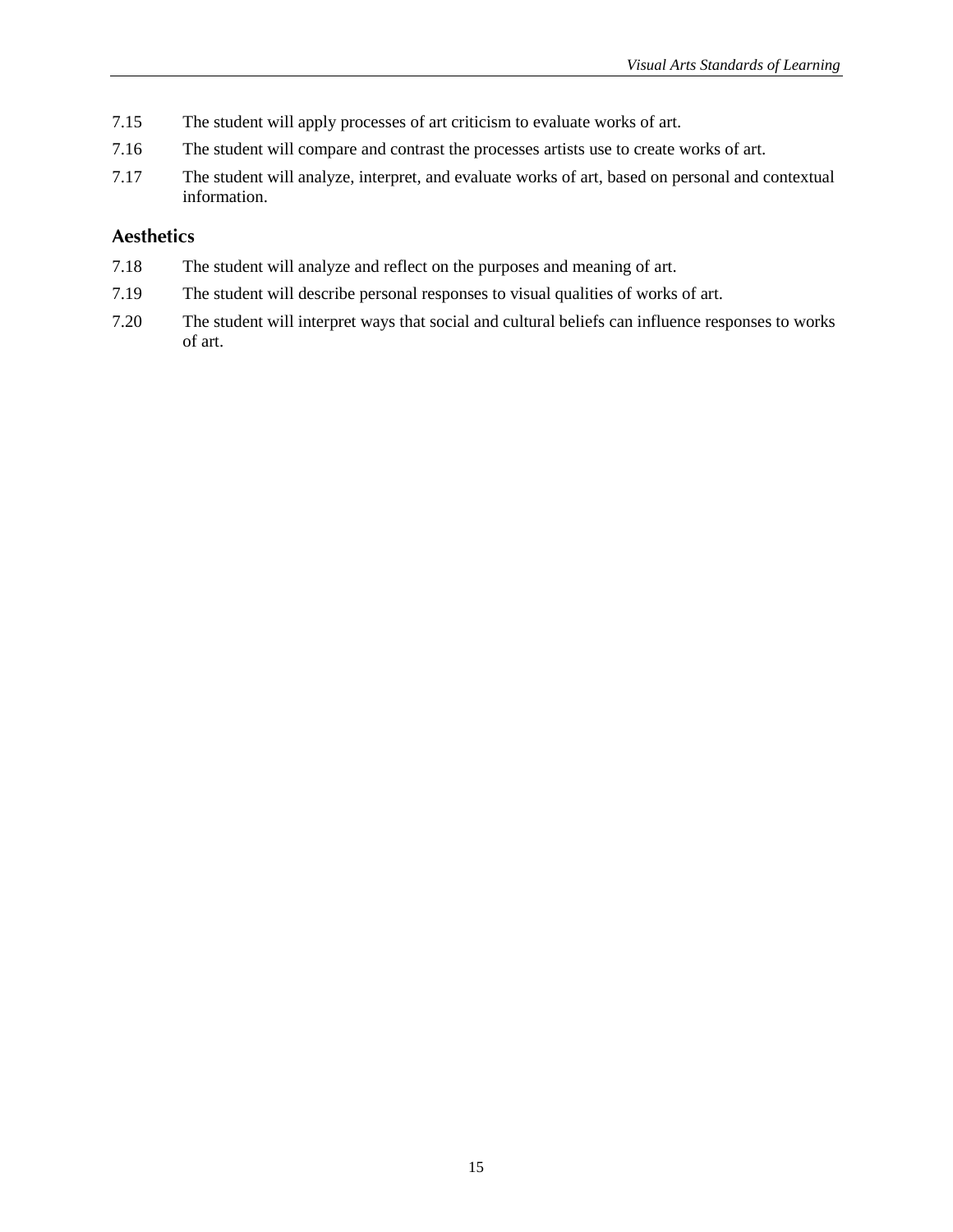# **Grade Eight Visual Arts**

The standards for Grade Eight Visual Arts focus on the application and synthesis of previously learned concepts and more complex technical skills as students manipulate the elements of art (color, form, line, shape, space, texture, value) and the principles of design (balance, contrast, emphasis, movement, pattern, proportion, rhythm, unity, variety) in the art-making process. Students make conscious choices of media, processes, and techniques for expressive purposes in the creation of original works of art. They debate the purposes of art, formulate reasoned responses to meaningful art questions, develop their own criteria for making art judgments, and develop a personal philosophy of art. Students make connections between their prior art experiences and other fields of knowledge.

### **Visual Communication and Production**

- 8.1 The student will plan for and reflect on the art-making process, using a sketchbook/journal.
- 8.2 The student will develop and use a process art portfolio as an idea-building resource to create works of art.
- 8.3 The student will refine personal works of art to improve quality of craftsmanship.
- 8.4 The student will synthesize prior knowledge and experience to create works of art.
- 8.5 The student will convey points of view about contemporary issues in personal works of art.
- 8.6 The student will communicate ideas, experiences, and narratives through the creation of original works of art, using selected media.
- 8.7 The student will independently make ethical decisions in art making.
- 8.8 The student will select elements of art and principles of design, including the following, to express meaning in works of art:
	- 1. Color—contrasting relationships
	- 2. Value—shading
	- 3. Proportion—scale, ratio relationships
	- 4. Unity—harmony
	- 5. Variety
- 8.9 The student will combine a variety of compositional techniques to create the illusion of space within the picture plane.
- 8.10 The student will use observational and expressive drawing techniques to demonstrate multiple viewpoints (e.g., above, below, front, back).
- 8.11 The student will create three-dimensional works of art by combining a variety of techniques and processes.

#### **Art History and Cultural Context**

- 8.12 The student will describe how works of art are influenced by social, political, and economic factors.
- 8.13 The student will compare and contrast works of art according to medium, period, style, and artist.
- 8.14 The student will identify the roles of artists in society.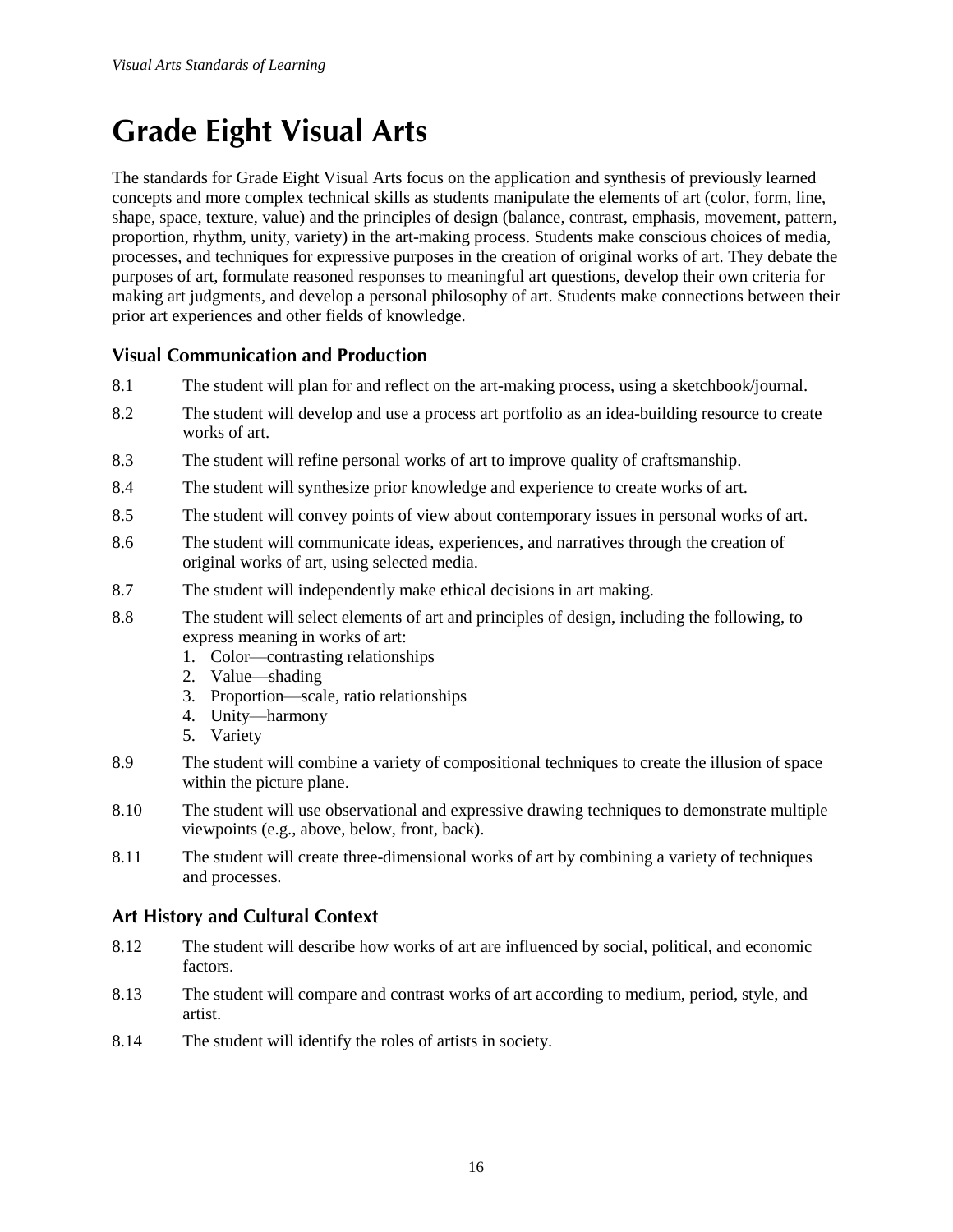### **Analysis, Evaluation, and Critique**

- 8.15 The student will analyze how visual organization in works of art affects the communication of ideas.
- 8.16 The student will analyze the uses and impact of persuasive techniques (e.g., selection of images, design, type, media) in print and contemporary media.
- 8.17 The student will communicate how personal experiences influence critical interpretations and evaluations of works of art.
- 8.18 The student will critique personal work and the work of others.

- 8.19 The student will formulate a working definition of *art*.
- 8.20 The student will analyze purposes, values, and meanings of works of art.
- 8.21 The student will describe and justify personal responses to visual qualities in works of art.
- 8.22 The student will formulate a definition of *aesthetics* as related to art.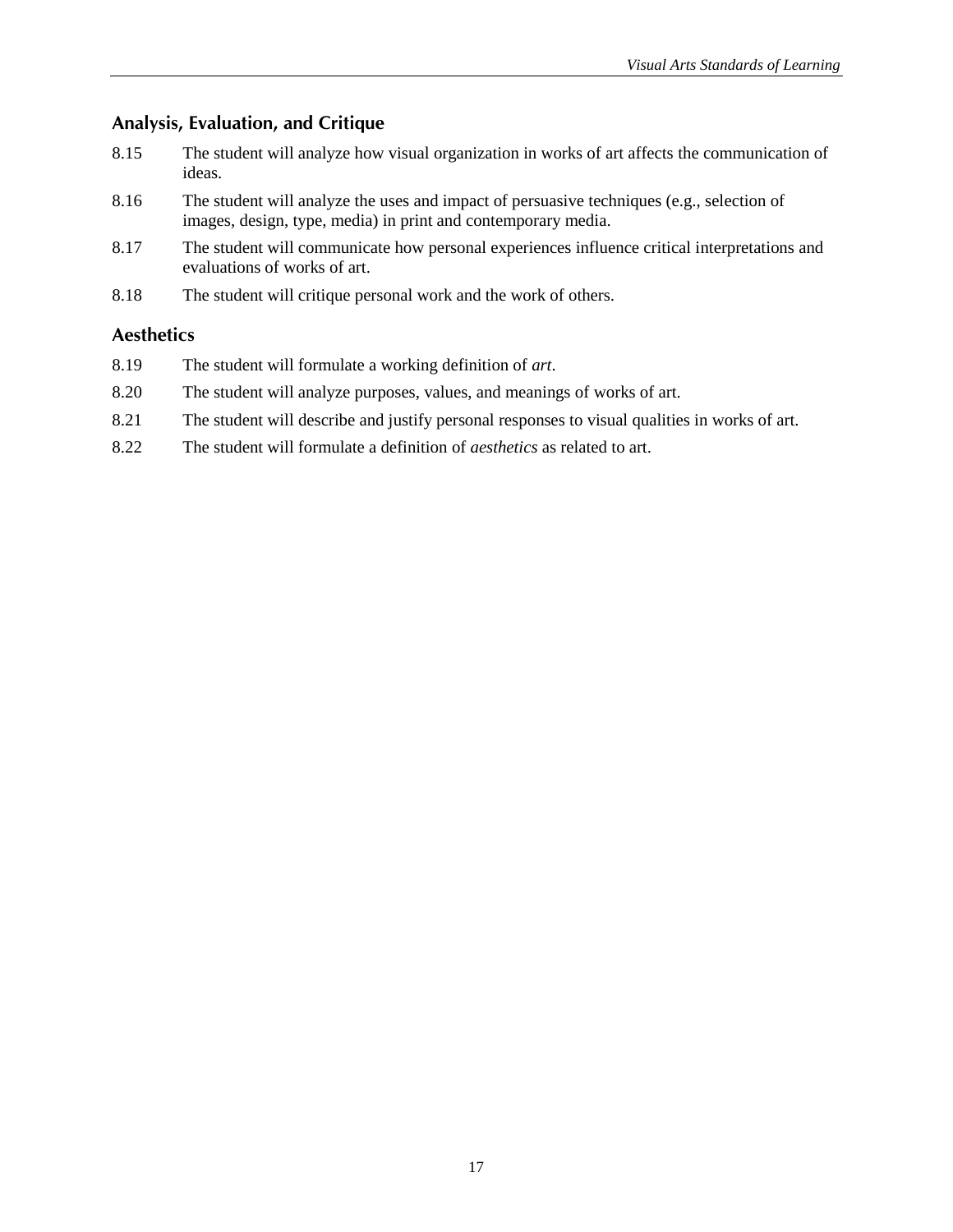## **Art I: Art Foundations**

The standards for Art I emphasize the development of the ability to recognize visual arts content, concepts, and skills needed to create, discuss, and understand original works of art. Students use artmaking processes to communicate ideas and personal life experiences. They maintain portfolios documenting their artistic growth. They select representative work to take to the next level of study.

#### **Visual Communication and Production**

- AI.1 The student will maintain and use a process art portfolio (e.g., sketchbook/journal and working portfolio) for planning and as a resource in the art-making process.
- AI.2 The student will identify and use steps of the design process, including brainstorming, preliminary sketching, planning, reflecting, refining, elaborating, and researching, in creative problem solving.
- AI.3 The student will communicate ideas in works of art by identifying and using steps of an artistic process, including selecting media and incorporating elements of art and principles of design.
- AI.4 The student will describe and demonstrate craftsmanship (artisanship) in works of art.
- AI.5 The student will employ a variety of subject matter, including cultural or social concepts, to express ideas in original works of art.
- AI.6 The student will use a variety of traditional and contemporary media (e.g., two-dimensional, three-dimensional, multidimensional) to create works of art.
- AI.7 The student will adhere to ethical choices when creating works of art and design.
- AI.8 The student will select and apply elements of art and principles of design to communicate meaning in works of art.
- AI.9 The student will combine a variety of perspective techniques, including one-point perspective, to create the illusion of space within works of art.
- AI.10 The student will use a variety of drawing media and processes to create observational and expressive works of art.

#### **Art History and Cultural Context**

- AI.11 The student will analyze major art movements and influential artists according to events, places, cultures, and historical periods.
- AI.12 The student will identify technological developments in the visual arts.
- AI.13 The student will analyze works of art as representational, abstract, or nonrepresentational, including nonobjective and conceptual.
- AI.14 The student will describe how the design process is used in various careers.

#### **Analysis, Evaluation, and Critique**

- AI.15 The student will use art criticism skills to interpret, analyze, and evaluate works of art.
- AI.16 The student will evaluate how social, cultural, and historical context contribute to meaning in works of art and design.
- AI.17 The student will analyze how media and visual organization in works of art affect the communication of ideas.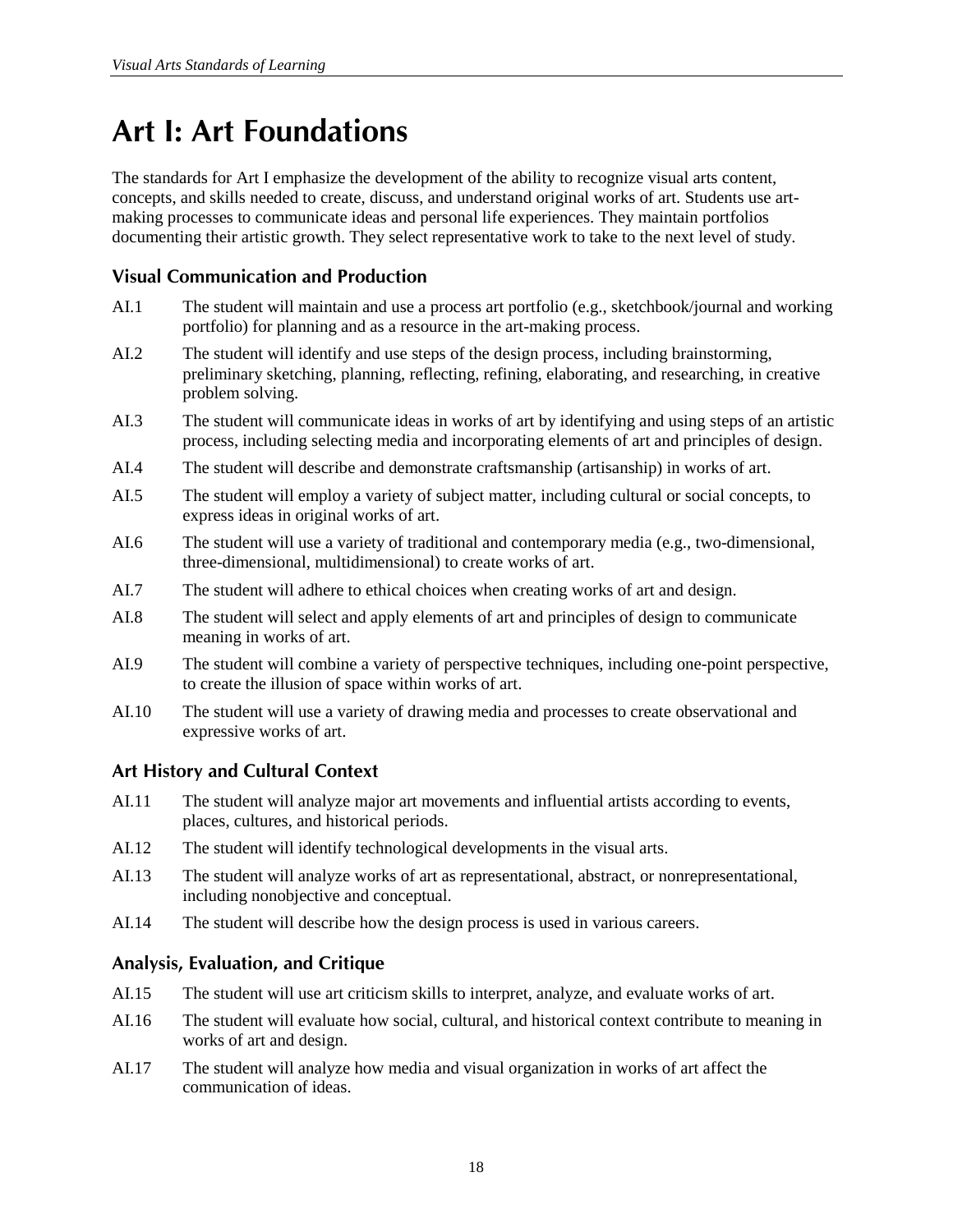AI.18 The student will develop constructive approaches to critique (formative, peer-to-peer, selfreflective, summative) that are supportive in intent and that offer alternative points of view.

- AI.19 The student will articulate the difference between personal preference and informed judgment when discussing works of art.
- AI.20 The student will describe aesthetic qualities found in works of art.
- AI.21 The student will analyze the functions, purposes, and perceived meanings of works of design.
- AI.22 The student will formulate a definition for *art* and defend that definition in relation to objects in the world.
- AI.23 The student will use personal criteria when making visual aesthetic judgments.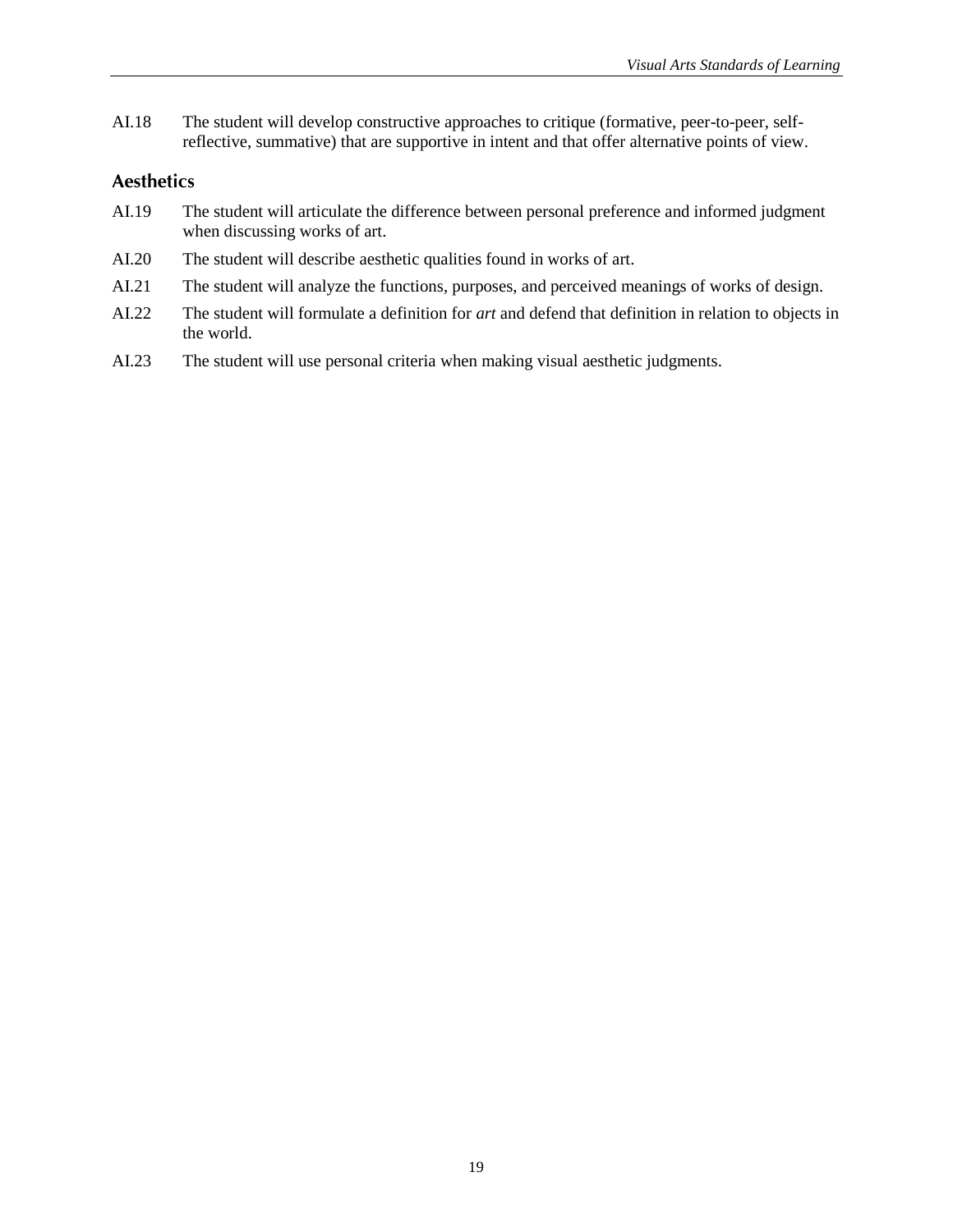# **Art II: Intermediate**

The standards for Art II help students extend and refine the ability to investigate and respond to the visual arts. Students examine the importance of content, concepts, and skills involved in the creation of original works of art and design. Students continue to maintain portfolios and select representative work to take to the next level of study.

#### **Visual Communication and Production**

- AII.1 The student will expand the use of a process art portfolio to include preliminary sketches, completed works, critical writings, and class notes.
- AII.2 The student will make critical and reflective choices to create works of art.
- AII.3 The student will demonstrate proficiency and craftsmanship (artisanship) in the use of a variety of art media.
- AII.4 The student will use traditional and nontraditional media and concepts as inspiration to create works of art.
- AII.5 The student will use contemporary media, tools, and processes to create works of art.
- AII.6 The student will express personal beliefs and values in works of art.
- AII.7 The student will apply and justify ethical choices when creating works of art and design.
- AII.8 The student will employ elements of art, principles of design, and a variety of media to express meaning in works of art and design.
- AII.9 The student will use a variety of perspective techniques (e.g., linear, atmospheric, and/or multipoint perspective) to create the illusion of space in works of art.
- AII.10 The student will use drawing media and processes to plan for and create works of art.
- AII.11 The student will select, prepare, and submit works of art for exhibition.

#### **Art History and Cultural Context**

- AII.12 The student will identify historical and contemporary works of art and artistic developments.
- AII.13 The student will examine and discuss social, political, economic, and cultural factors that influence works of art and design.
- AII.14 The student will describe traditional and nontraditional media and subject matter in works of art in relation to historical and contemporary meaning.
- AII.15 The student will identify common characteristics of works of art and design that are presented as a series or sequence.
- AII.16 The student will describe various art-related, postsecondary educational and career opportunities.

#### **Analysis, Evaluation, and Critique**

- AII.17 The student will use art criticism skills when analyzing, interpreting, and evaluating personal and professional works of art and design.
- AII.18 The student will participate in art criticism processes based on one or more established models.
- AII.19 The student will evaluate the effectiveness of the communication of ideas in personal works of art and design.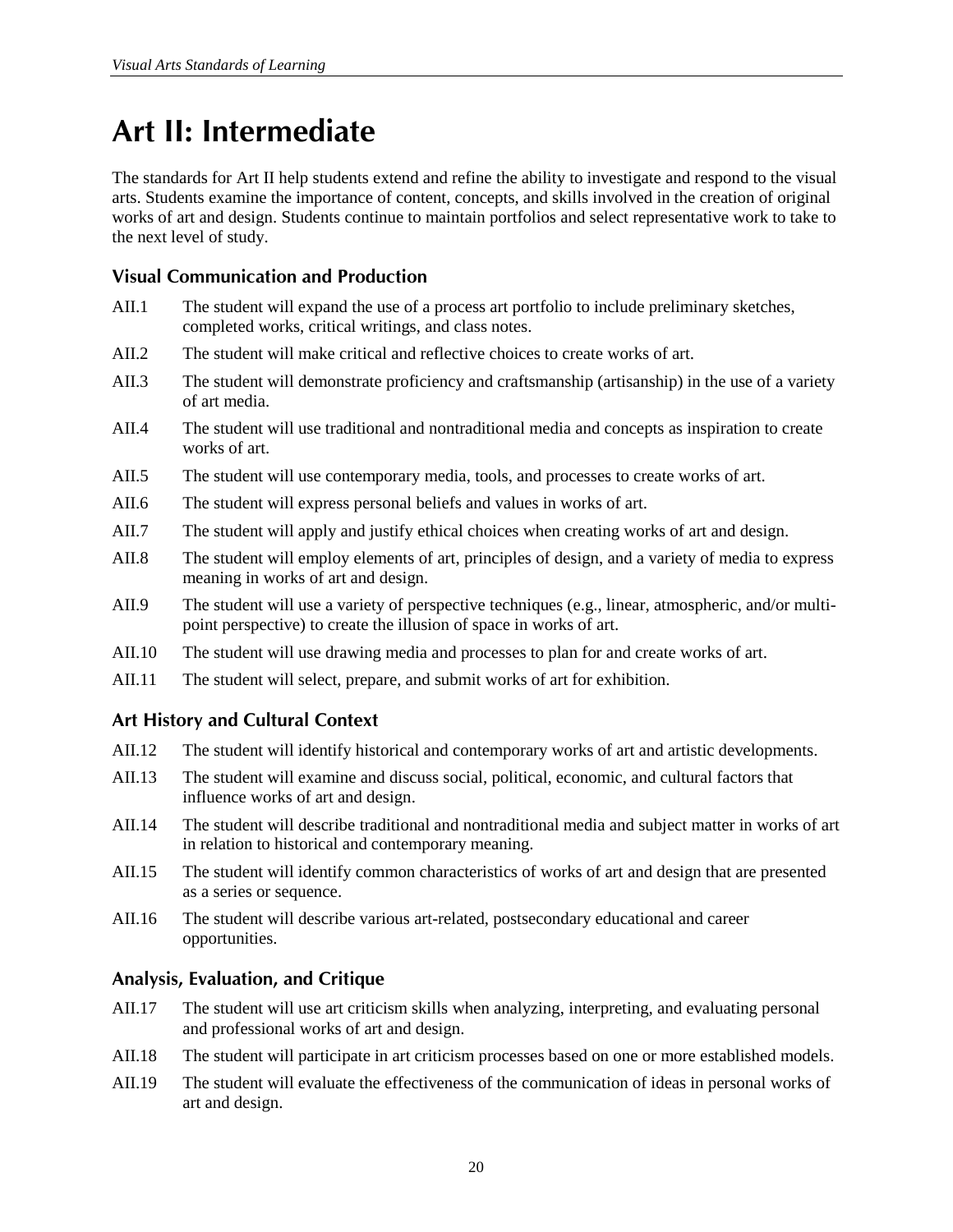- AII.20 The student will define and practice ethical behaviors when responding to works of art and design.
- AII.21 The student will use constructive critical approaches to critique (formative, peer-to-peer, selfreflective, summative).

- AII.22 The student will describe how the perception of quality in works of art shifts over time.
- AII.23 The student will demonstrate the ability to reflect on and analyze personal responses to works of art and design.
- AII.24 The student will describe personal responses to aesthetic qualities found in works of art and design.
- AII.25 The student will investigate how art and design can be viewed from a variety of aesthetic stances/theories.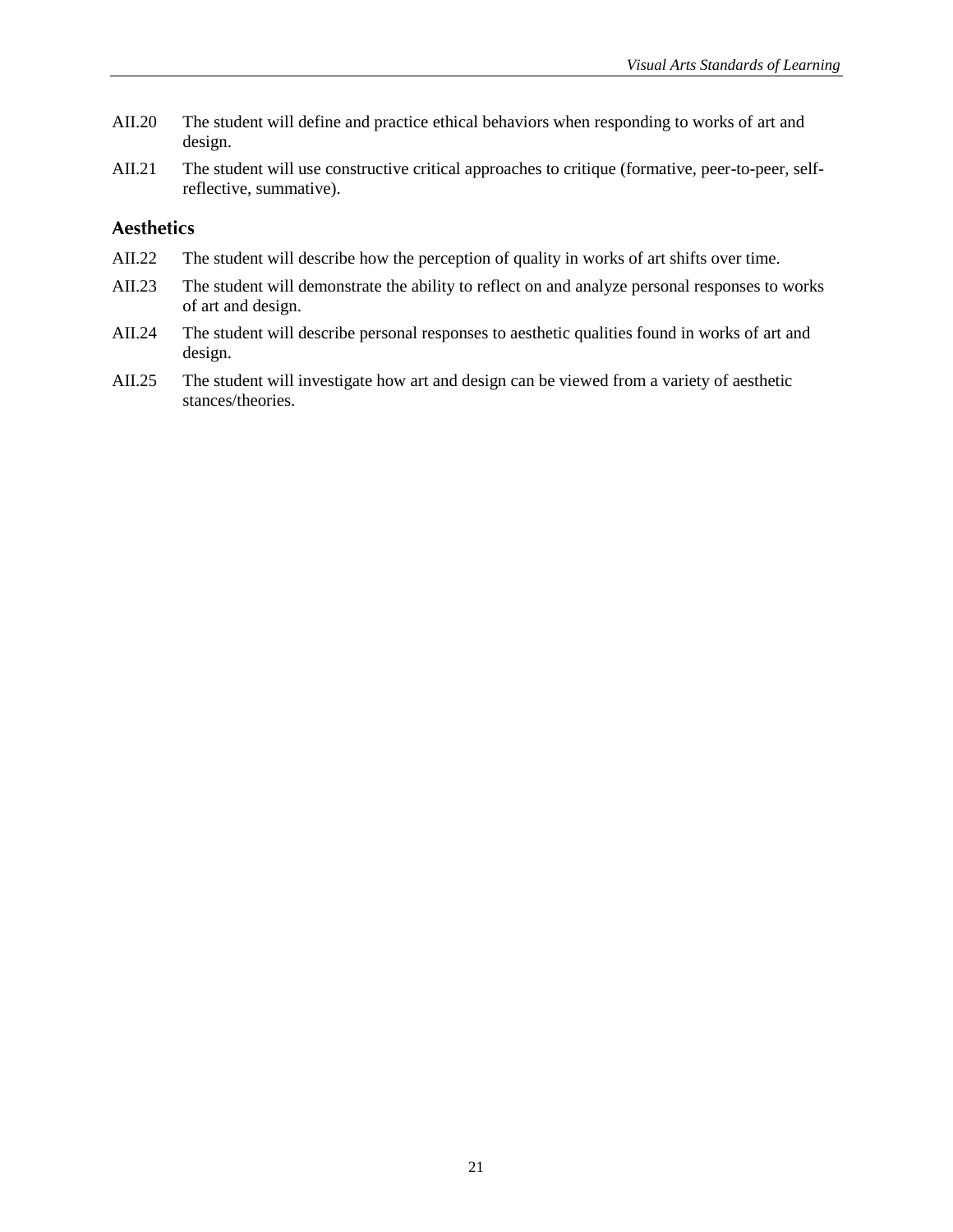# **Art III: Advanced Intermediate**

The standards for Art III continue to emphasize the acquisition of concepts and development of skills as well as enable students to organize and analyze visual arts content. Students increasingly focus on art history, critical evaluation, and aesthetics as well as creative problem solving. Study at this level affords students the opportunity to develop personal directions in the production of their works of art or to further their academic study in the visual arts. Students add works of art and other products to their portfolios to take to the next level of study.

#### **Visual Communication and Production**

- AIII.1 The student will develop an area of concentration through the maintenance of a portfolio containing works of art objectively selected on the basis of technical skill, personal style, direction, and intended purpose.
- AIII.2 The student will maintain a process art portfolio that demonstrates research, fluency of ideas, flexibility of thought, connections, concepts, media exploration, and processes.
- AIII.3 The student will demonstrate skill, independent thinking, and craftsmanship (artisanship) in the use of media, techniques, and processes to achieve desired intentions in works of art and design.
- AIII.4 The student will use the artistic process to develop and inform artistic vision/voice.
- AIII.5 The student will create a series or sequence of related works of art.
- AIII.6 The student will demonstrate originality, fluency, commitment to tasks, and openness to new ideas in the creation of works of art and design.
- AIII.7 The student will select art-making media and techniques to create personal works of art.
- AIII.8 The student will practice ethics in all aspects of art making and designing.
- AIII.9 The student will present and exhibit works of art as part of the artistic process, including selecting and preparing works and writing supporting documentation and reflective statements.

#### **Art History and Cultural Context**

- AIII.10 The student will investigate and describe visual arts resources in the local community and throughout the world.
- AIII.11 The student will research and analyze artists, art styles, and cultures that inspire personal works of art.
- AIII.12 The student will explain how themes throughout the history of art have been influenced by traditions, norms, values, beliefs, and events.
- AIII.13 The student will compare and analyze relationships between art styles and their related cultures.
- AIII.14 The student will analyze the ways that form and function of historical and contemporary art and design have changed over time.
- AIII.15 The student will analyze a selected career in the visual arts, identifying the training, skills, and plan of action necessary for realizing such a professional goal.

#### **Analysis, Evaluation, and Critique**

AIII.16 The student will compare and contrast two or more points of view when interpreting works of art.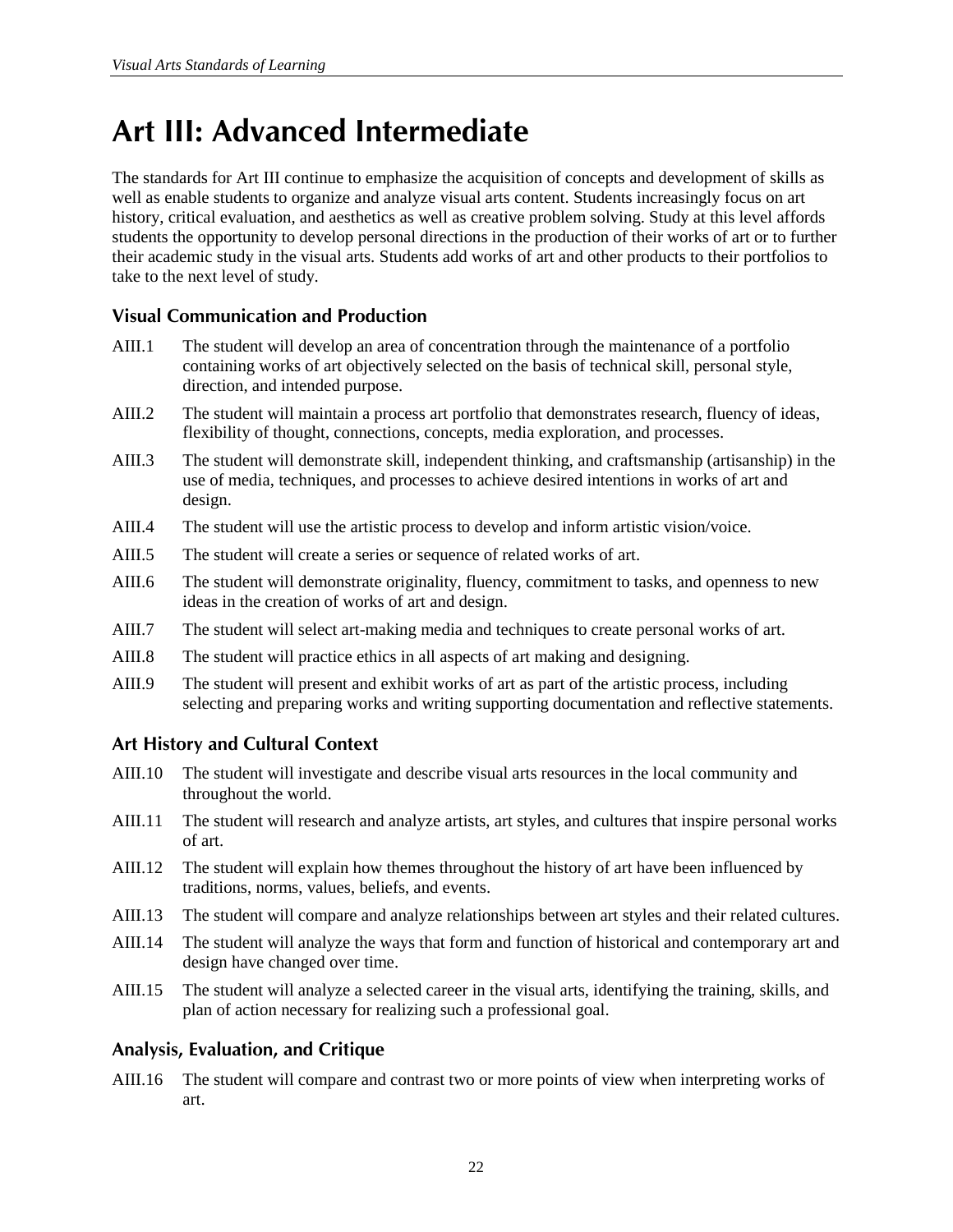- AIII.17 The student will interpret works of art for symbolic and metaphorical meanings.
- AIII.18 The student will evaluate the effectiveness of the communication of artistic vision/voice in personal works of art.
- AIII.19 The student will use a critique process (formative, peer-to-peer, self-reflective, summative) to reflect on and inform personal artistic vision/voice.
- AIII.20 The student will view art exhibitions and write reflections about them.

- AIII.21 The student will describe how the purpose of works of art shifts over time.
- AIII.22 The student will analyze how the attributes of works of art and design may evoke viewer response.
- AIII.23 The student will compare and contrast the aesthetics of two or more artists.
- AIII.24 The student will research aesthetic stances/theories to inform personal artistic voice/vision.
- AIII.25 The student will explain the functions and purposes of personal works of art.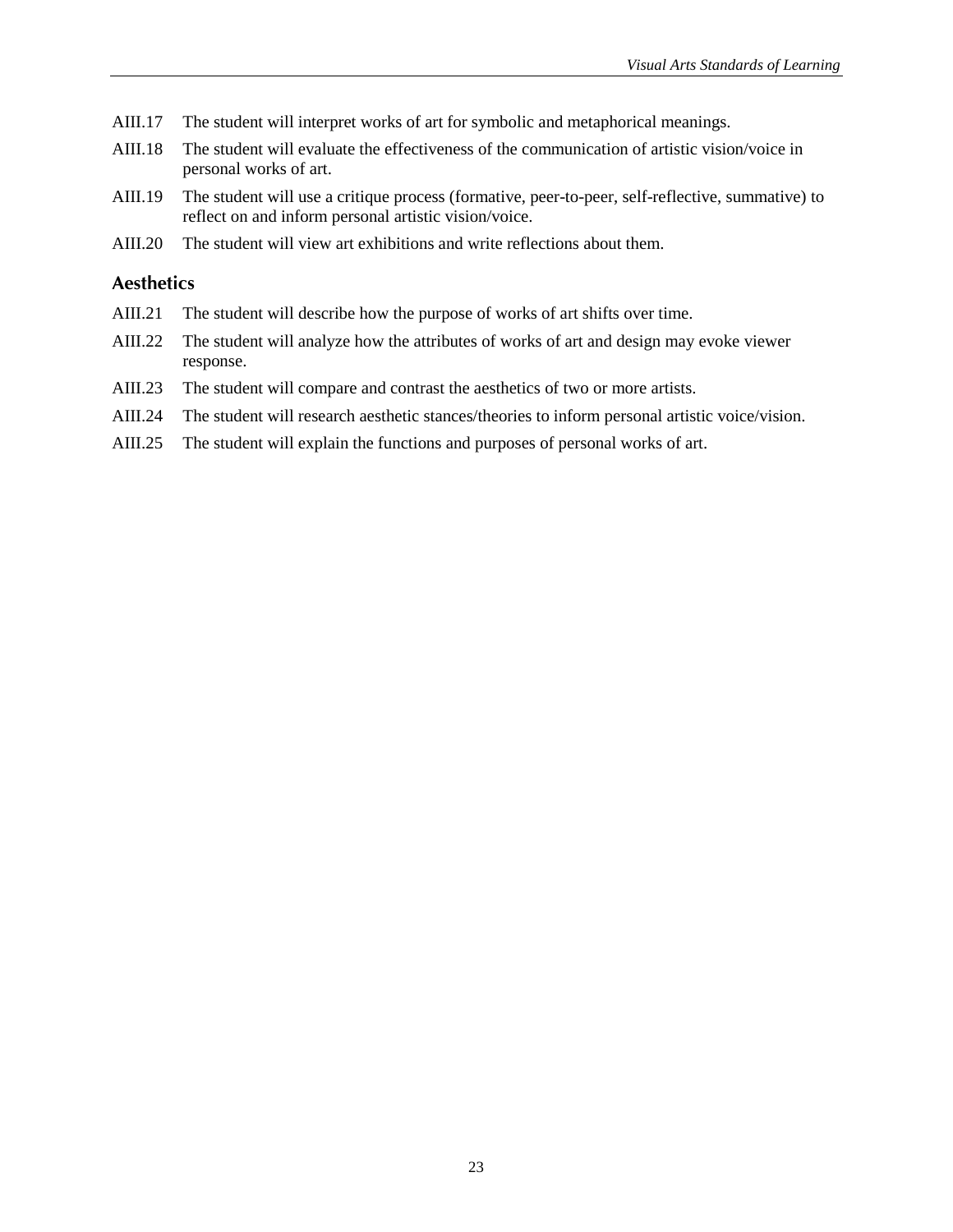# **Art IV: Advanced**

The standards for Art IV help students reinforce competence and confidence in skills of analysis, evaluation, and creation of works of art. Content and concepts associated with art criticism and aesthetics are central to the refinement of art production skills. The student-directed approach at this level richly enhances personal expressive abilities. An advanced level of performance that reflects critical and independent thinking and innovation is expected. Students continue to maintain process art portfolios. The culminating portfolio must show evidence of quality, concentration, and breadth of work produced throughout the high school art program.

#### **Visual Communication and Production**

- AIV.1 The student will maintain a process art portfolio that demonstrates independent research and development directly related to the artistic process.
- AIV.2 The student will demonstrate mastery through a culminating portfolio that exhibits personal direction, quality, concentration, breadth of experience, and technical skills developed over time.
- AIV.3 The student will use the artistic process to refine and inform artistic vision/voice.
- AIV.4 The student will refine a series or sequence of related works based on a personally developed concept or theme.
- AIV.5 The student will demonstrate innovative skills and craftsmanship (artisanship) in applying media, techniques, and processes when creating works of art.
- AIV.6 The student will select subject matter, symbols, images, and media to communicate ideas and themes.
- AIV.7 The student will select art-making media and techniques to support personal, creative intentions.
- AIV.8 The student will assume personal responsibility and demonstrate integrity in making ethical decisions as they apply to art making and designing.
- AIV.9 The student will exhibit works of art as part of the artistic process, including selecting and preparing works and writing supporting documentation and reflective statements.

#### **Art History and Cultural Context**

- AIV.10 The student will describe how art and culture reflect and influence each other.
- AIV.11 The student will analyze the impact of historical and/or contemporary art on the development of personal style.
- AIV.12 The student will investigate and describe careers in the visual arts in relation to personal skills, artistic aptitudes, and interests.

#### **Analysis, Evaluation, and Critique**

- AIV.13 The student will interpret works of art, including personal work, in order to construct meaning.
- AIV.14 The student will analyze contrasting reviews of art exhibitions or works of art.
- AIV.15 The student will view art exhibitions and write personal criticisms about them.
- AIV.16 The student will conduct a criteria-based portfolio review.